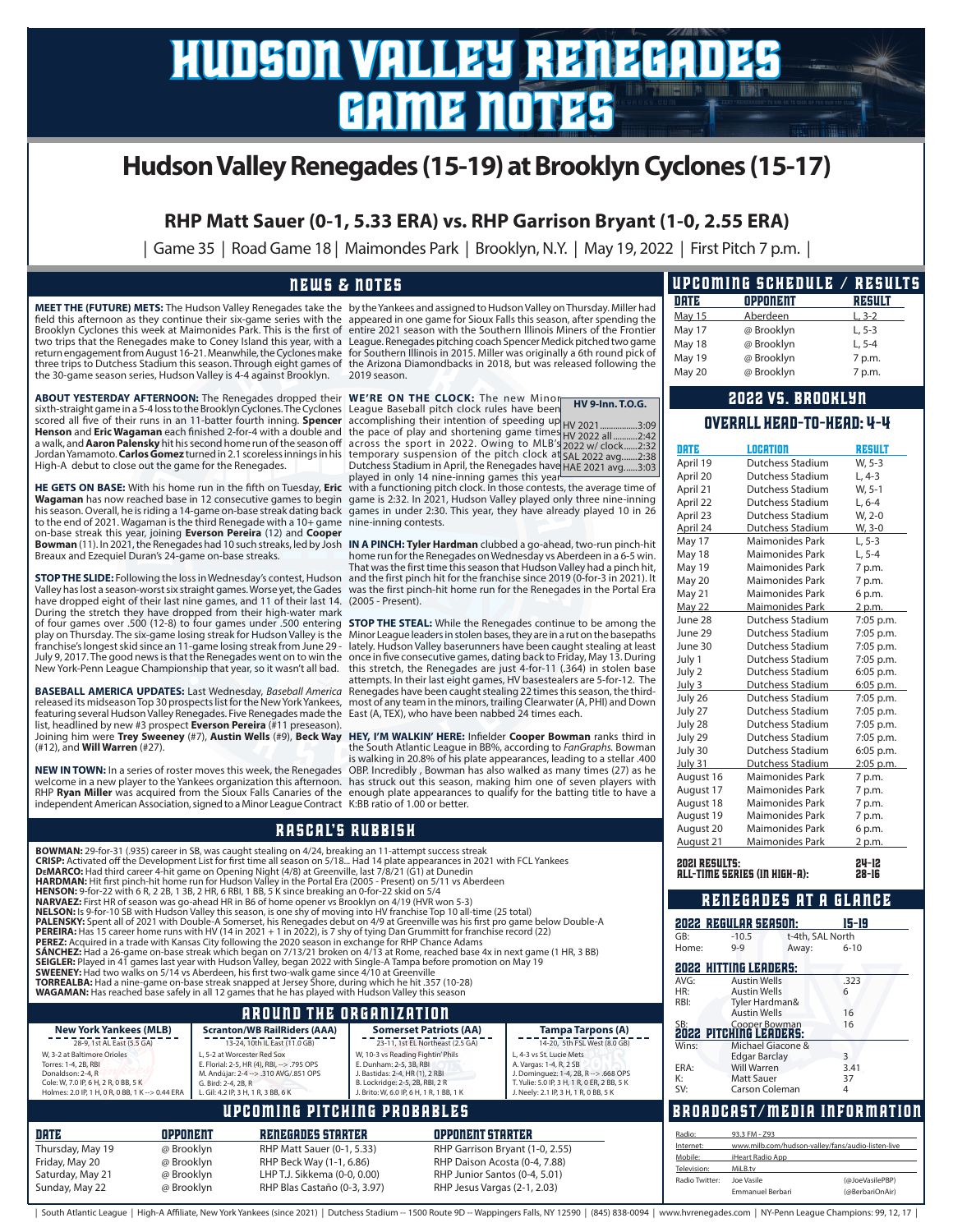# **RENEGADES STARTING PITCHER**

## **21 MATT SAUER • RHP • 6'4" • 225 LBS • 23**

#### Santa Maria, CA | Righetti H.S. | 5th season

#### 2nd round, 2017 MLB Draft | FanGraphs #22 Yankees prosped

**LAST TIME OUT:** Sauer had mixed results in his last start on Wednesday against the Aberdeen IronBirds. He allowed five runs on five hits in 4.1 innings, but struck out seven and walked only two. Sauer threw a season-high 82 pitches in the loss, but was hurt by some unclean defense behind him, though there were no errors committed.

**ON THE MEND:** While pitching for the Charleston RiverDogs in 2019, Sauer injured his right elbow and underwent Tommy John surgery that April to repair the injury. He was on track to return to pitching in 2020 before the Minor League season was canceled due to the COVID-19 pandemic.

**LENDING A HELPING HAND:** Before the 2021 MiLB season started, Sauer would hang out and work out with players at his alma mater, Righetti High School. "I love baseball so much that I love to come and help these guys out if they've got questions about anything ... But I let the coaches do what they want to do. I don't chime in that much, but I come out here to throw and I feel very blessed they allow me to come out to throw."- Matt Sauer <u>https://santamariatimes.com/sports/local/righetti-grad-matt-sauer-</u><br><u>ready-to-get-back-on-the-mound/article\_c01d391e-81d0-5c88-b0de-8b4bfc653cc7.html</u>

"Just seeing his routine and the way he leads and shows by example has been great for my guys ... My young guys especially, they latch on to him and want to emulate what he does. Gosh, what a privilege. He always thanks us for being out here, but we're the ones who should be thanking him because he's what it's all about. One of the best guys I've been around. I've spent a lot of personal time with him, too, and he's a good guy to have out here and talk baseball." - Righetti coach Kyle Tognazzini

#### **2022 HIGHLIGHTS:**

•Began the season on the Renegades Break Camp roster.

• Struck out six-or-more batters in two of his first three starts of the season, and both six-of-seven and eight-of-10 dating back to 2021.

#### **2021 HIGHLIGHTS:**

•In 23 games (21 starts) between Low-A Tampa and High-A Hudson Valley, ranked among Yankees farmhands in innings pitched (third), starts (tied for fourth) and strikeouts (seventh).

•Began the season with Tampa... Earned Low-A Southeast "Pitcher of the Week" honors for 6/28-7/4, recording a career-high 10 K over six one-hit innings on 7/1 vs. Jupiter.

•Promoted to Hudson Valley on 8/5, posting a 3-2 record with a 5.20 ERA (45.0 IP, 26 ER) and 51 K over eight starts.

#### **PERSONAL:**

• Full name is Matthew David Sauer.

•Graduated from Ernest Righetti H.S. (CA) where he went 9-1 with a 0.98 ERA (78.1 IP, 42 H, 18 R/11 ER, 31 BB, 142 K) in 14 appearances (13 starts) his senior season, while also playing shortstop, to earn the 2017 PAC-8 League MVP Award.<br>•Was a member of the 2015 USA 17U National Team Development Program. •Prior to signing, was committed to the University of Arizona.

•Was tabbed as the No. 28 overall prospect (and No. 15 pitcher) in the 2017 draft class by *Baseball America*, and was ranked as the Yankees No. 10 prospect by *BA* following the 2019 season.

# 2022 game-by-game log

| DATE/OPPONENT                | <b>RESULT</b> | necision       | $IP$ $H$              | R                        | ER BB                   |                         |                | K HR           | PITCHES (STRIKES) | <b>NOTES</b> |
|------------------------------|---------------|----------------|-----------------------|--------------------------|-------------------------|-------------------------|----------------|----------------|-------------------|--------------|
| 4/8 @ Greenville             | $L$ 7-6       | $\cdots$       | $3.0 \quad 5$         | $\overline{\phantom{a}}$ |                         |                         | 6              | $\Omega$       | 60 (43)           | Openi        |
| 4/14 @ Rome                  | W 8-3         | $- - -$        | $3.1 \quad 2$         | $\overline{2}$           | 2                       | $\overline{3}$          | $\overline{4}$ | $\overline{1}$ | 66 (32)           | Lando        |
| 4/20 vs Brooklyn             | $L$ 4-3       | $\overline{a}$ | $4.1 \quad 3$         | $\overline{2}$           | $\Omega$                | $\Omega$                | $\overline{7}$ | $\Omega$       | 71 (50)           | Seasor       |
| 4/27 vs Wilmington (1) W 5-3 |               | $-$            | $4.1 \quad 3$         | $\overline{\mathbf{3}}$  | $\overline{\mathbf{3}}$ | $\overline{\mathbf{3}}$ | - 6            | $\Omega$       | 76 (47)           | $2$ of $3$   |
| 5/3 @ Jersey Shore           | $L$ 5-3       | $L (0-1)$      | 6.0 6                 | $\overline{4}$           | 4                       | $\overline{1}$          | - 7            | $\Omega$       | 78 (60)           | First H      |
| 5/11 vs Aberdeen             | W 6-6         | $- - -$        | $4.1 \quad 5 \quad 5$ |                          | - 5                     | $\overline{2}$          | $\overline{7}$ | $\Omega$       | 82 (50)           | Left tr      |
|                              |               |                |                       |                          |                         |                         |                |                |                   |              |

Opening Night Landon Stephens 2R HR in B3 were lone runs Season-high 7 strikeouts 2 of 3 B scored were IR allowed by W. Díaz 5/3 @ Jersey Shore L 5-3 L (0-1) 6.0 6 4 4 1 7 0 78 (60) First HV starter to last six innings in 2021 (G22) Left trailing 5-1 in the top of the fifth

#### 2022 renegades pitching breakdown

|                  | W-L-S        | ERH  | IP    | ER  | BB  | 50  | HB | ИR | BAA  |
|------------------|--------------|------|-------|-----|-----|-----|----|----|------|
| <b>Starters</b>  | $2 - 12 - 0$ | 4.61 | 130.2 | 67  | 46  | 162 | 14 | 7  | .246 |
| <b>Relievers</b> | $13 - 7 - 9$ | 3.48 | 160.1 | 62  | 99  | 194 | 11 | 9  | .211 |
| <b>TOTALS</b>    | 15-19-9      | 3.99 | 291.0 | 129 | 145 | 356 | 25 | 16 | .227 |
|                  |              |      |       |     |     |     |    |    |      |
|                  | W-L-5        | ERA  | TP    | ER  | BB  | 50  | HВ | НR | BAA  |
| Home             | $9 - 9 - 5$  | 3.88 | 160.0 | 69  | 87  | 203 | 14 | 5  | .213 |
| <b>Road</b>      | $6 - 10 - 4$ | 4.11 | 131.0 | 60  | 58  | 153 | 11 | 11 | .24  |

#### 2022 sauer season splits

|               | W-L     | ERH                | 675 | IP            | ER  | BB        | 50 |           | ИB | ИR | BAA  |
|---------------|---------|--------------------|-----|---------------|-----|-----------|----|-----------|----|----|------|
| Home          | റ-റ     | 5.54               | 3/3 | 13.0          | 8   | 5         | 20 |           |    | 0  | .220 |
| Road          | $0 - 1$ | 5.11               | 3/3 | 12.1          | 7   | 5         | 17 |           | 3  |    | .271 |
| Day           | 0-0     | 6.23               | 1/1 | 4.1           | 3   | 3         | 6  |           | 1  | 0  | .188 |
| <b>Night</b>  | O-1     |                    |     | 5.14 5/5 21.0 | 12  | 7         | 31 |           | 3  |    | .256 |
|               |         | AVG/OBP/SLG        |     |               | PA  | <b>RB</b> | H  | <b>HR</b> | 50 | BB | HВ   |
| vs. Left      |         | .325/.438/.450     |     |               | 48  | 40        | 13 | 0         | 9  | 8  | 0    |
| vs. Right     |         | .190/.262/.310     |     |               | 64  | 58        | 11 | 1         | 28 | 2  | 4    |
| <b>TOTALS</b> |         | .245 / .336 / .367 |     |               | 112 | 98        | 24 |           | 37 | 10 | Ų    |

#### 2022 season high career high

| 6.0 (5/3 $\omega$ Jersey Shore)<br>6(5/3 @ Jersey Stone) | Inn. Pitched<br><b>Hits</b> | 6.1 (3x, Last: 8/12/21 vs J. Shore)<br>11 (8/6/18 @ Aberdeen) |
|----------------------------------------------------------|-----------------------------|---------------------------------------------------------------|
| 5 (5/11 vs Aberdeen)                                     | <b>Runs</b>                 | 8 (2x, Last: 8/26/21 @ Winston-Salem)                         |
| 5 (5/11 vs Aberdeen)                                     | <b>Earned Runs</b>          | 8 (8/26/21 @ Winston-Salem)                                   |
| 3 (2x, Last: 4/27 (1) vs Wilmington)                     | <b>Walks</b>                | 5 (5/14/21 @ Lakeland)                                        |
| 7 (3x, Last: 5/11 vs Aberdeen)                           | <b>Strikeouts</b>           | 10 (7/1/21 (G2) vs Jupiter)                                   |
| 1 (4/14 $\omega$ Rome)                                   | <b>Home Runs</b>            | 2 (2x, Last: 7/20/21 vs Clearwater)                           |
| 82 (5/11 vs Aberdeen)                                    | <b>Pitches</b>              | 96 (7/13/18 vs Mahoning Valley)                               |
|                                                          | <b>Winning Streak</b>       | 2 (2x, Last: 9/7/21 - Present)                                |
| $1(5/3 - Present)$                                       | <b>Losing Streak</b>        | $5(7/25/18 - 8/26/18)$                                        |
|                                                          | 10+ Strikeout Games         | 1 (7/1/21 (G2) vs Jupiter)                                    |
|                                                          | <b>Complete Games</b>       | N/A                                                           |
|                                                          | <b>Shutouts</b>             | N/A                                                           |

#### Matt Sauer vs. brooklyn batters

| PLAYER        | RVG/OBP/SLG     | PA             | ЯB             | H        | HR       | 50                       | BB       | HBP      |
|---------------|-----------------|----------------|----------------|----------|----------|--------------------------|----------|----------|
| Gaddis        | .000/.000/.000  | $\overline{2}$ | $\overline{2}$ | $\Omega$ | $\Omega$ |                          | $\Omega$ | $\Omega$ |
| Jordan        | .500/.500/1.000 | $\overline{2}$ | $\overline{2}$ |          | $\Omega$ |                          | $\Omega$ | $\Omega$ |
| McIlwain      | .000/.000/.000  | $\overline{2}$ | $\mathcal{P}$  | $\Omega$ | $\Omega$ |                          | $\Omega$ | $\Omega$ |
| Palmer        | .000/.000/.000  | $\overline{2}$ | $\mathcal{P}$  | $\Omega$ | $\Omega$ |                          | $\Omega$ | $\Omega$ |
| Peroza        | .000/.000/.000  | $\overline{2}$ | $\mathcal{P}$  | $\Omega$ | $\Omega$ |                          | $\Omega$ | $\Omega$ |
| Reyes         | .500/.500/.500  |                | $\mathfrak{D}$ |          | $\Omega$ | $\Omega$                 | $\Omega$ | $\Omega$ |
| <b>Rudick</b> | .000/.000/.000  |                |                | $\Omega$ | $\Omega$ | $\Omega$                 | $\Omega$ | $\Omega$ |
| Schwartz      | .500/.500/.500  | $\overline{2}$ | $\overline{2}$ | 1        | $\Omega$ | $\Omega$                 | $\Omega$ | $\Omega$ |
| Suozzi        | 000/000/000.    |                | $\mathfrak{D}$ | $\Omega$ | $\Omega$ | $\overline{\phantom{0}}$ | $\Omega$ | $\Omega$ |



|       | <b>MATT SAUER ADVANCED STATISTICS</b> |              |      |                    |      |       |      |  |  |  |  |  |  |
|-------|---------------------------------------|--------------|------|--------------------|------|-------|------|--|--|--|--|--|--|
|       | <b>PITCHING</b>                       | BB%          | 8.8  | <b>BATTED BALL</b> |      | IFFB% | 17.4 |  |  |  |  |  |  |
| K/9   | 13.14                                 | K-BB%        | 23.9 | GB/FB              | 1.04 | HR/FB | 4.3  |  |  |  |  |  |  |
| BB/9  | 3.55                                  | <b>BABIP</b> | .377 | GB%                | 40.0 | Pull% | 54.0 |  |  |  |  |  |  |
| HR/9  | 0.36                                  | LOB%         | 54.6 | LD%                | 21.7 | Cent% | 14.3 |  |  |  |  |  |  |
| $K\%$ | 32.7                                  | <b>FIP</b>   | 3.13 | FB%                | 38.3 | Oppo% | 31.7 |  |  |  |  |  |  |
|       |                                       |              |      |                    |      |       |      |  |  |  |  |  |  |

# run support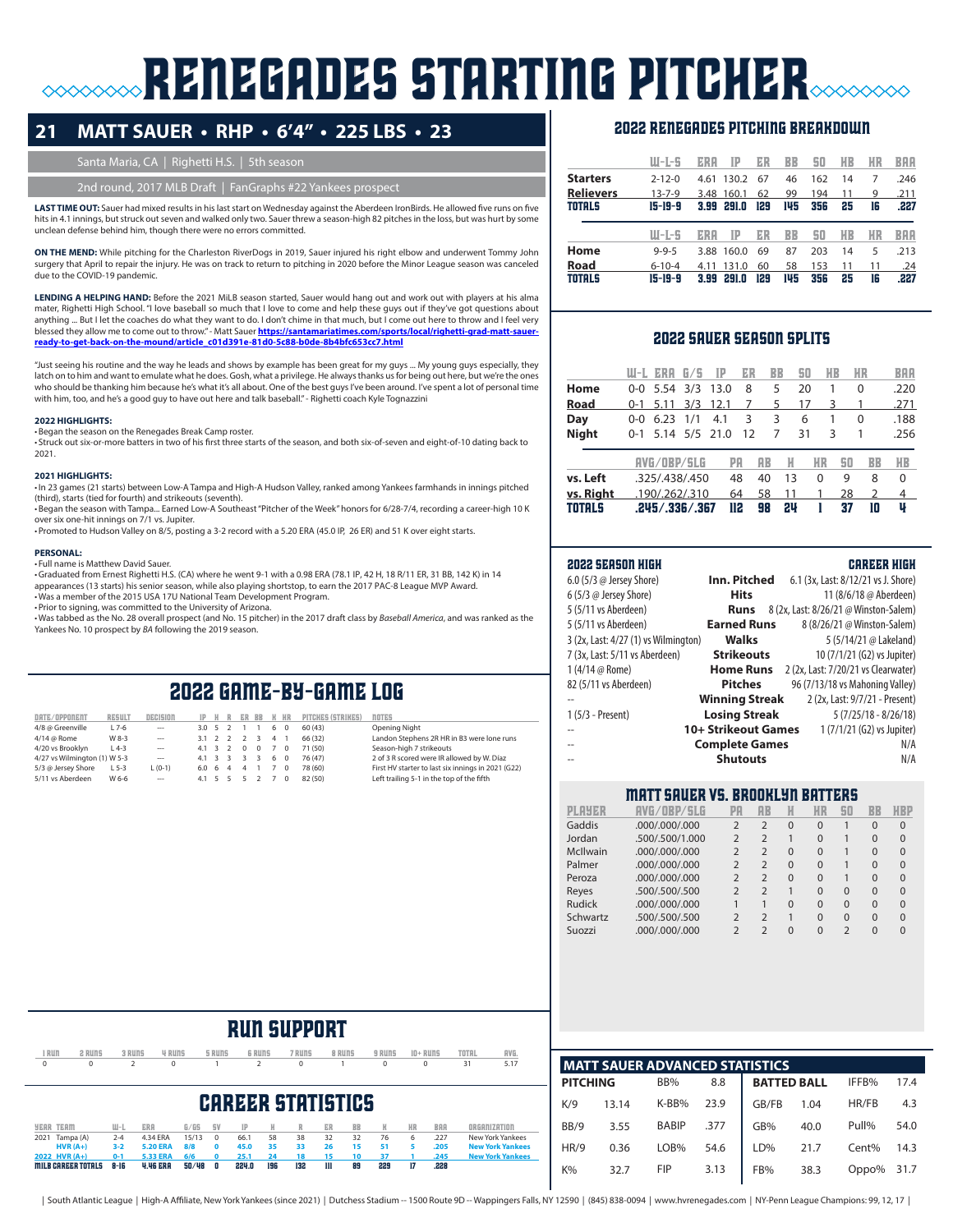# **SOOOOOOOOOOOOOOO RENEGADES BULLPEN**SOOOOOOOOOOO

| <b>PITCHER</b> | LAST PEN OUTING | DEC          | IP.   |     |    | ER | <b>BB</b> | 50  | RETIRED/I <sup>51</sup> BF | IR/SCORED     | SAVES/OPP      | INN.-HIGH             | STRIKEOUTS-HIGH        |
|----------------|-----------------|--------------|-------|-----|----|----|-----------|-----|----------------------------|---------------|----------------|-----------------------|------------------------|
| <b>Alvarez</b> | 4/24 vs BRK     | H(1)         | 1.0   |     |    |    |           |     | 4/5                        | 3/2           | 1/2            | 3.0 - $4/12$ @ ROM    | 5 - 4/20 vs BRK        |
| <b>Blanton</b> | $5/14$ vs ABD   | $L(0-1)$ 1.2 |       |     | 4  |    |           |     | 3/8                        | 5/2           | 1/2            | $2.0 - 4/17$ @ ROM    | $3 - 2x$ , 5/14 vs ABD |
| Díaz           | $5/15$ vs ABD   | $L(2-1)$ 1.2 |       |     |    |    |           |     | 8/11                       | 6/2           | $-/-$          | 2.0 - 2x, 5/12 vs ABD | $3 - 2x$ , 5/12 vs ABD |
| Gomez          | 5/18 @ BRK      | $---$        | 2.1   |     |    | ი  |           |     | 0/1                        | 1/0           | $-/-$          | $2.1 - 5/18$ @ BRK    | $2 - 5/18$ @ BRK       |
| Mauricio       | $5/15$ vs ABD   | $---$        |       |     |    |    |           |     | 4/10                       | 6/3           | 1/1            | 2.0 - 2x, 5/11 vs ABD | $3 - 2x$ , 5/15 vs ABD |
| Miller         | $\cdots$        |              |       |     |    |    |           | --  | $-/-$                      | $-/-$         | $-/-$          | ---                   | $---$                  |
| Muñoz          | 5/15 vs ABD     | $---$        | 1.0   |     |    |    |           |     | 5/8                        | 4/1           | $-/-$          | 4.0 - 4/28 vs WIL     | 4 - 4/28 vs WIL        |
| Myatt          | $5/18$ @ BRK    | $---$        | 2.0   | - 0 |    |    |           |     | 7/10                       | 4/0           | 1/1            | $3.0 - 4/23$ vs BRK   | 5 - 4/20 vs BRK        |
| Ruegger        | $5/17$ @ BRK    | ---          | 2.0   |     |    |    |           |     | 3/5                        | 5/3           | $-/-$          | 2.1 - 5/13 vs ABD     | 2 - 2x, 5/13 vs ABD    |
| <b>TOTALS</b>  | <b>3.48 ERA</b> | $13 - 7$     | 160.1 | 120 | 73 | 62 | 99        | 194 | 55/93(59.1%)               | 47/17 (36.2%) | $9/13(75.0\%)$ |                       |                        |

| 13 • NELSON ALVAREZ • RHP                                                                                                                                                                                                                                                                                                                                                                                                                                                                                                                                                                                                                                                                                                      |               | 33.3 K%    23.8 BB%    5.23 FIP                        | 30 • RYAN MILLER • RHP                                                                                                                                                                                                                                                                                                                                                                                                                                                                  |                              |                                                                                                                                                                                                                                                                                                                                                                                                                               |
|--------------------------------------------------------------------------------------------------------------------------------------------------------------------------------------------------------------------------------------------------------------------------------------------------------------------------------------------------------------------------------------------------------------------------------------------------------------------------------------------------------------------------------------------------------------------------------------------------------------------------------------------------------------------------------------------------------------------------------|---------------|--------------------------------------------------------|-----------------------------------------------------------------------------------------------------------------------------------------------------------------------------------------------------------------------------------------------------------------------------------------------------------------------------------------------------------------------------------------------------------------------------------------------------------------------------------------|------------------------------|-------------------------------------------------------------------------------------------------------------------------------------------------------------------------------------------------------------------------------------------------------------------------------------------------------------------------------------------------------------------------------------------------------------------------------|
| vs. ALL: 194<br>• Spent the entire season with High-A Hudson Valley in 2021, going 3-2 with an 8.55 ERA (40.0IP,<br>43H, 43R/38ER, 32BB, 41K, 9HR) in 30 appearances out of the bullpen.<br>• Pitched a season-high 3.1 innings on July 29 vs. Wilmington, allowing 3H, OR, 3BB, OK and<br>earning his lone save of the season.<br>• Pitched one season at USF (2019) after transferring from Miami Dade College (2017-18).<br>• Led USF in saves (8) in his lone season with the program, making 23 appearances and striking<br>out 43 in 35.1IP.<br>Originally drafted by the Cleveland Guardians in the 27th round of the 2016 MLB Draft and the<br>San Diego Padres in the 23rd round of the 2018 Draft, but did not sign. | vs. LHB: .250 | vs. RHB: .158                                          | $vs.$ ALL: $-$<br>0.00 ERA, 1 SV, 1.1 IP, 0 H, 0 BB, 3 K in 1 game. Was signed by the Yankees to a Minor League<br>Contract and assigned to Hudson Valley on May 19.<br>going 1-1 with a 2.89 ERA, 6 SV, 28.0 IP, 19 H, 15 R, 9 ER, 14 K, 38 K in 25 games.<br>• Was a 6th round pick of the Arizona Diamondbacks in the 2018 First-Year Player Draft out of<br>Clemson University. Released by Arizona following the 2019 season.<br>(37 • JHONATAN MUÑOZ • RHP<br>vs. ALL: .250, 1 HR | vs. LHB: --<br>vs. LHB: .391 | •Began the season with the Sioux Falls Canaries of the independent American Association: 0-0,<br>• Spent the 2021 season with the Southern Illinois Miners of the independent Frontier League,<br>20.8 K%    9.7 BB%    5.29 FIP<br><b>vs. RHB: .162, 1 HR</b>                                                                                                                                                                |
| <b>10 • BRYAN BLANTON • RHP</b>                                                                                                                                                                                                                                                                                                                                                                                                                                                                                                                                                                                                                                                                                                |               | 19.3 K%    21.1 BB%    7.09 FIP                        |                                                                                                                                                                                                                                                                                                                                                                                                                                                                                         |                              | . Went 7-3 with a 4.37 ERA (59.2 IP, 54 H, 36 R/29 ER, 9 HR, 39 BB, 75 K) in 23 games (nine starts)                                                                                                                                                                                                                                                                                                                           |
| <b>vs. ALL: .326, 1 HR</b><br>. Split time between Short-Season A Staten Island, Low-A Charleston and High-A Tampa in 2019.<br>. In first three outings with the Tarpons, combined for 7.1 innings of three-hit, one run ball.<br>• After reassignment to Staten Island on 7/27, went 1-0 with 2.08 ERA in 10 appearances, holding<br>opponents to .148 batting average and posting 14.01 K/9 (17.1lP, 9 H, 4ER, 9 BB, 27 K).<br>• Spent three seasons at Catawba College (N.C.).<br>• As a junior, went 1-0 with 14 saves, a 2.70 ERA (33.1IP, 10ER) and 50K.                                                                                                                                                                 | vs. LHB: .286 | <b>vs. RHB: .364, 1 HR</b>                             | with Low-A Tampa in 2021.<br>. Won his last five decisions of the season and was not charged with a loss after June 26.<br>second in strikeouts (68) and tied for fifth in wins (5).<br>23 • TANNER MYATT • RHP                                                                                                                                                                                                                                                                         |                              | •8/17-9/19: 3-0, 1.50 ERA, 18.0IP, 14H, 3R/3ER, 13BB, 23K, 0HR in seven appearances (one start).<br>· In 2019 with Rookie-level Pulaski, ranked second in the Appalachian League in IP (56.2), tied for                                                                                                                                                                                                                       |
|                                                                                                                                                                                                                                                                                                                                                                                                                                                                                                                                                                                                                                                                                                                                |               |                                                        | vs. ALL: .087, 1 HR                                                                                                                                                                                                                                                                                                                                                                                                                                                                     | vs. LHB: .200                | 38.3 K%    21.7 BB%    4.24 FIP<br>vs. RHB: 1-31, 1 HR                                                                                                                                                                                                                                                                                                                                                                        |
| 35 • WELLINGTON DIAZ • RHP<br>vs. ALL: .255, 2 HR<br>• Threw a slider on 4/19 vs. Brooklyn that was called the "Nastiest Pitch of the Season" by MiLB.<br>com's Tyler Maun and went viral on social media for its late, two-plane break.<br>• Spent the entire season with Low-A Tampa in 2021, posting a 4-3 record with a 5.17 ERA and 2SV<br>(38.1IP, 29H, 23R/22ER, 27BB, 53K, 5HR) in 27 appearances.<br>. Final three appearances of the season: 0-0, 1SV, 5.1IP, 3H, 1R/0ER, 2BB, 13K.<br>•Posted a career-best 12.4 strikeouts per nine ratio in 2021.                                                                                                                                                                 | vs. LHB: .261 | 24.2 K%    16.1 BB%    5.32 FIP<br>vs. RHB: .250, 2 HR | 2018, a span of 71 innings.<br>with a 5.40 ERA and 1SV (18.1IP, 10H, 12R/11ER, 16BB, 25K, 0HR) in 15 appearances.<br>July.<br>. Placed on the 7-day I.L. by Tampa on 7/10, transferred to the 60-day I.L. on 7/22.                                                                                                                                                                                                                                                                      |                              | • Allowed a HR to Casey Martin on 5/4 at Jersey Shore that was his first home run allowed since<br>• Spent the season with Low-A Tampa and High-A Hudson Valley in 2021, combining to go 1-0<br>• Allowed only one earned run in six appearances with Tampa before a season-ending injury in<br>• After the season, pitched in the Arizona Fall League with Surprise, going 0-0 with a 13.50 ERA                              |
| 34 • CARLOS GOMEZ • RHP                                                                                                                                                                                                                                                                                                                                                                                                                                                                                                                                                                                                                                                                                                        |               | 20.0 K%    20.0 BB%    6.56 FIP                        | and 1SV (6.0IP, 8H, 10R/9ER, 13BB, 9K, 4HR) in eight appearances.<br>. Pitched two seasons (2017-18) at Florence-Darlington Technical College (S.C.).                                                                                                                                                                                                                                                                                                                                   |                              |                                                                                                                                                                                                                                                                                                                                                                                                                               |
| <b>vs. ALL: 1-8</b><br>•Made his High-A debut on 5/18 at Brooklyn, tossing 2.1 scoreless innings (1 H, 2 BB, 2 K).<br>•Began the season with Single-A Tampa, was promoted to Hudson Valley on May 17, Was 1-0 with                                                                                                                                                                                                                                                                                                                                                                                                                                                                                                             | vs. LHB: 1-3  | <b>vs. RHB: 0-5</b>                                    | Had committed to play at the College of Charleston (S.C.) before signing with the Yankees.<br>31 . CHARLIE RUEGGER . RHP                                                                                                                                                                                                                                                                                                                                                                |                              | 16.7 K%    13.9 BB%    5.78 FIP                                                                                                                                                                                                                                                                                                                                                                                               |
| a 1.42 ERA (3 ER/19.0 IP), 12 H, 7 BB, 30 K, .171 BAA in 9 games to start the season.<br>• Split the 2021 season with FCL Yankees and Single-A Tampa, combining to go 2-1 with a 3.49<br>ERA (11 ER/28.1 IP), 19 H, 19 BB, 41 K, .184 BAA in 12 games.<br>• Signed by the Yankees as a non-drafed free agent on April 12, 2018, two months shy of his 20th<br>birthday.                                                                                                                                                                                                                                                                                                                                                        |               |                                                        | <b>vs. ALL: .273</b><br>15.00 ERA (5 ER/3.0 IP), 6 H, 2 BB, 5 K, 2.67 WHIP, .400 BAA.                                                                                                                                                                                                                                                                                                                                                                                                   | vs. LHB: .333                | vs. RHB: . 200<br>•Began the season with the Double-A Somerset Patriots, appearing in 3 G and going 0-0 with a<br>• Spent all of 2021 with Hudson Valley, going 6-4 with a 6.80 ERA (36 ER/47.2 IP) in 33 appearances<br>out of the bullpen -- 61 H, 42 R, 22 BB, 53 K, 1.74 WHIP, .299 BAA. Led the team in appearances.<br>• Pitched three seasons at Stevens Institute of Technology (Hoboken, NJ). Across 41 career games |
| <b>8 • ALEX MAURICIO • RHP</b><br>vs. ALL: .311<br>. Did not play professional baseball in 2021, voluntarily retired following the 2019 season.<br>. Pitched in one game in 2019, with Charleston on May 28, allowing seven runs in 1.1 IP vs<br>Columbia.<br>. Was a two-way player at Norfolk State University, playing third base and shortstop in addition to<br>pitching.<br>• As a junior at NSU in 2017, hit .345/.427/.528 with 17 doubles, and was 4-4 on the mound with a<br>3.49 ERA.                                                                                                                                                                                                                               | vs. LHB: .400 | 24.3 K%    14.9 BB%    5.92 FIP<br>vs. RHB: .250       | in Stevens program history to play affiliated ball.<br>business.<br>•Dual-sport athlete captained the baseball team at Whippany Park HS (NJ) and also played<br>basketball.                                                                                                                                                                                                                                                                                                             |                              | (12 starts), he went 11-3 with a 3.25 ERA and 142 strikeouts in 133.0 innings pitched. Fourth player<br>• Focused on completing quantitative finance degree at Stevens to set up post-baseball career in                                                                                                                                                                                                                      |
|                                                                                                                                                                                                                                                                                                                                                                                                                                                                                                                                                                                                                                                                                                                                |               |                                                        |                                                                                                                                                                                                                                                                                                                                                                                                                                                                                         |                              |                                                                                                                                                                                                                                                                                                                                                                                                                               |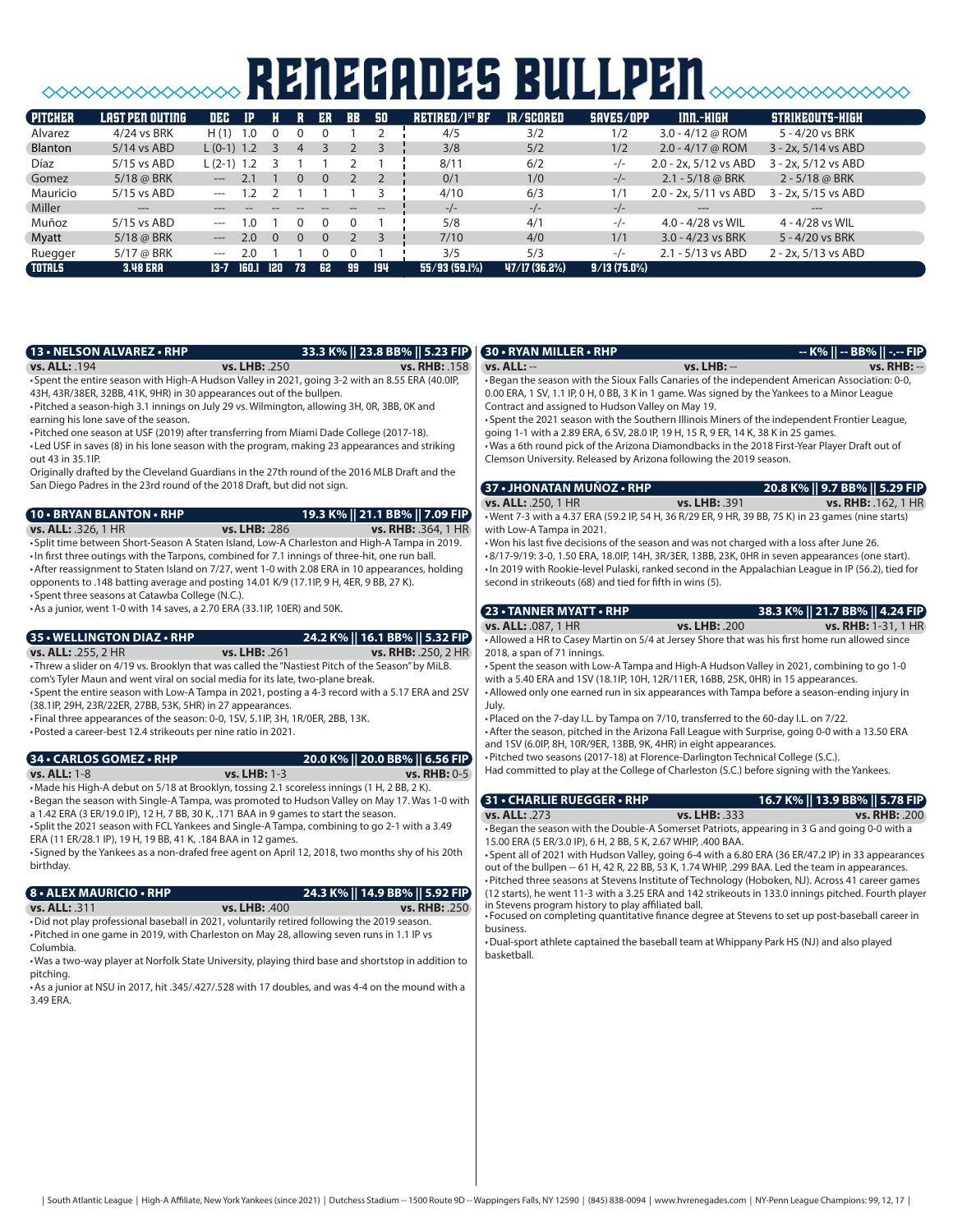# RENEGADES hitters

#### $\cdot$  **COOPER BOWMAN**  $\cdot$  **INF**

# **22 High:** 4 (6-15, 3 R, 3 2B, HR, 3 RBI, 4 BB, 4 K)

| <b>Hit Streak:</b> $3(4-13, R, 2B, BB, 2K)$                   |  |
|---------------------------------------------------------------|--|
| <b>On-Base Str:</b> 6 (6-24, 2 R, 2 2B, HR, 3 RBI, 3 BB, 4 K) |  |
| Last Game: $1-5.$ K                                           |  |
| <b>vs. RHP:</b> $.241.3$ HR                                   |  |

**Series:** 2-4 **Road Trip: 2-4<br>vs. LHP: .235** 

•Had an 11-game on-base streak to start the season, snapped on 4/23 vs Brooklyn. Including the last game of 2021, hit: .255/.383/.375 (12-for-47, 9 R, 3 2B, 2 HR, 9 RBI, 10 BB, 12 K, HBP) •Made his professional debut with the FCL Yankees and Low-A Tampa in 2021.

•Combined to hit .255 (26-for-102) with 20R, 9 doubles, 1 triple, 4HR, 23RBI, 11BB and 13SB. •8/21 & 8/22 vs. St. Lucie: 3-for-9, 2R, 1 double, 2HR, 9RBIs, 1SB.

• Eight-game hitting streak from 8/18-8/28/2021: .333 AVG/.417 OBP/.800 SLG (10-for-30), 5 doubles, 3HR, 13RBI, 2BB, 5K, 3SB.

•In his only season at Louisville in 2021, batted .293 (56-for-191) with 8HR and 22RBI.

•His 20 stolen bases ranked second in the ACC.

•Played two seasons at Iowa Western Community College before transferring to Louisville. •Was named All-ACC Second Team at Louisville.

| 29 • JUAN CRISP • C    |                      |
|------------------------|----------------------|
| Hit Streak: --         | $'22$ High: $-$      |
| <b>On-Base Str: --</b> | Series: --           |
| Last Game: --          | <b>Road Trip:</b> -- |
| $vs. RHP: --$          | $vs.$ LHP: $-$       |

•Began the season with Single-A Tampa on the Development List... Transferred to Hudson Valley Development List on May 3... Activated from Development List on May 18. • Signed by the Yankees as a non-drafted free agent on Feb. 8, 2018.

• Spent 2021 with FCL Yankees, batting .273/.429/.364 in 12 G (3-for-11, 1 2B, 1 RBI, 2 BB, 4 K). •Has 329 career PA in 89 games in three-year professional career.

| 9 • PAT DEMARCO • OF                      | $.250$ wOBA, 45 wRC+                |
|-------------------------------------------|-------------------------------------|
| <b>Hit Streak:</b> 2 (4-7, 2B, 2 K, HBP)  | $'$ 22 High: 4 (6-16, 2B, RBI, 4 K) |
| <b>On-Base Str:</b> 2 (4-7, 2B, 2 K, HBP) | <b>Series:</b> 1-3, K, HBP          |
| Last Game: DNP                            | <b>Road Trip:</b> 1-3, K, HBP       |
| <b>vs. RHP: .254</b>                      | vs. LHP: . 100                      |

•Had his third career four-hit game on Opening Night (4/8) in Greenville, going 4-for-4 with a run scored and an RBI while batting ninth.

• Split 2021 with Low-A Tampa and the Renegades... Promoted to High-A on 7/13 after posting strong .274AVG/.388OBP/.464SLG (.852 OPS) in 48 games with the Tarpons.

•After 1-for-16 series at Brooklyn (8/4 – 8/8), came on strong in August with the Renegades, hitting .327 (.965 OPS) with 3 HR and 5 RBI in final 13 games of the month.

• Started professional career with Short Season-A Staten Island in 2019.

•Despite starting only 4-for-33 (.121), jacked three home runs in first nine games.

•Played two seasons at Vanderbilt (2018-19), where he was a Collegiate Baseball Freshman All-American in 2018.

•Was a member of Vanderbilt's 2019 College World Series championship team, batting .289 (13 for-45) during the NCAA tournament, including a game-winning RBI double in the ninth inning vs. Louisville on 6/21 to clinch the CWS finals appearance.

| 36 • TYLER HARDMAN • INF                                | .285 wOBA, 87 wRC+                        |
|---------------------------------------------------------|-------------------------------------------|
| <b>Hit Streak:</b> 3 (4-13, R, 2B, HR, 2 RBI, 2 BB, K)  | $'22$ High: 3 (4-12, R, HR, 5 RBI, BB, K) |
| <b>On-Base Str:</b> 3 (4-13, R, 2B, HR, 2 RBI, 2 BB, K) | <b>Series: 1-4, 2B, BB</b>                |
| <b>Last Game: 1-4, 2B, BB</b>                           | <b>Road Trip:</b> 1-4, 2B, BB             |
| <b>vs. RHP: . 186, 2 HR</b>                             | <b>vs. LHP: . 190. 1 HR</b>               |

•Hit a go-ahead, pinch-hit, two-run home run on 5/12 off Aberdeen's Nick Roth in a 6-5 win. It was the first pinch-hit home run hit by a Renegade in the Portal Era (2005 - Present). •Made his professional debut in 2021, batting .243/.311/.421 (26-for-107) with 20R, 7 doubles,

4HR, 19RBI and 10BB in 33 combined games with the FCL Yankees and Low-A Tampa. •Went 0-for-12 in his first four games with Tampa, then hit .400/.467/.640 (10-for-25) with 10R, 3 doubles, 1HR, 7RBIs and 2BB in his next seven.

•As a redshirt junior with the University of Oklahoma, led the Big-12 with a .397(89-for-224) batting average to go along with 49R, 19 doubles, 2 triples, 12HR, 49RBI and 34BB in 55 games. •Was a First Team All-Big 12 selection and earned First Team All-America honors by the NCBWA (National Collegiate Baseball Writers Association), ABCA (American Baseball Coaches Association) and Perfect Game.

• Was also named one of four finalists for the Bobby Bragan Collegiate Slugger Award, recognizing the best hitter in Division I programs throughout Arkansas, Louisiana, New Mexico, Oklahoma and Texas.

#### **14 • SPENCER HENSON • INF .250 wOBA, 45 wRC+**

**Hit Streak:** 1 (2-4, R, 2B, BB) **'22 High:** 2 (3-8, 2 R, HR, 3 RBI, 2 K) **On-Base Str:** 1 (2-4, R, 2B, BB) **Series:** 2-4, R, 2B, BB

**Last Game:** 2-4, R, 2B, BB **Road Trip:** 2-4, R, 2B, BB **vs. RHP:** .189, 2 HR **vs. LHP:** .143

• Snapped an 0-for-22 skid on 5/4 at Jersey Shore with a ninth inning single.

•Only played in four games for Low-A Tampa in 2021 before season-ending lat injury. •In final two games (5/6 – 5/7) of series vs. Dunedin, went 4-for-7 with 2 HR and 7 RBI, homering in each game.

•Placed on 7-day injured list on 5/13 and 60-day injured list on 5/25, ending his season. • Split time between Rookie-level Pulaski and Short-Season A Staten Island in 2019.

• Earned promotion to Staten Island on 7/9 after homering in three of his final five games with Pulaski, going 7-for-18 (.389) with five walks (1.633 OPS).

•Played three seasons (2017-19) at Oral Roberts (Okla.) University, winning the Summit League Triple Crown in each of his final two seasons.

Was also named the 2019 Summit League "Player of the Year" after slashing .362/.509/.768 (64-for-177) with 46R, 11 doubles, 2 triples, 19HR, 51RBI, 51BB and 2SB in 50 games.

| <b>5 • CARLOS NARVAEZ • C</b>                                                            | .317 wOBA, 87 wRC+                            |
|------------------------------------------------------------------------------------------|-----------------------------------------------|
| <b>Hit Streak: -1 (0-4, BB, 2 K)</b>                                                     | '22 High: 3 (4-11, 2 R, 2B, HR, 2 RBI, BB, K) |
| <b>On-Base Str:</b> 3 (2-10, 2 R, 2B, 2 BB, 3 K, HBP)                                    | <b>Series: 1-7, R, 2 BB, 3 K</b>              |
| <b>Last Game: 0-4, BB, 2 K</b>                                                           | <b>Road Trip:</b> 1-7, R, 2 BB, 3 K           |
| <b>vs. RHP: .260, 2 HR</b>                                                               | $vs.$ LHP: $0-13$                             |
| -In 76 games between Low-A Tampa and High-A Hudson Valley in 2021, batted .253/.373/.391 |                                               |
| (66-for-261) with 53R, 9 doubles, 9HR, 43RBI and 3SB                                     |                                               |

•Hit .417/.482/.542 (10-for-24) with 6R, 1HR, 5RBI, 3BB, 7K in the last seven games of the season with Hudson Valley.

| 24 • JAMES NELSON • INF                                                                         | .307 wOBA, 81 wRC+                              |  |
|-------------------------------------------------------------------------------------------------|-------------------------------------------------|--|
| <b>Hit Streak:</b> 2 (2-8, 2B, BB, K)                                                           | '22 High: 3 (4-11, 3 R, 2 2B, 5 RBI, 2 BB, 2 K) |  |
| <b>On-Base Str:</b> 2 (2-8, 2B, BB, K)                                                          | Series: 1-4                                     |  |
| <b>Last Game: DNP</b>                                                                           | Road Trip: 1-4                                  |  |
| vs. RHP: . 163                                                                                  | vs. LHP: 3-5                                    |  |
| •Began the season with Double-A Somerset Placed on the 7-day Injured List on April 8,           |                                                 |  |
| activated on April 15 Hit .000/.375/.000 in 2 G with Somerset (0-for-5, 2 BB, 2 K).             |                                                 |  |
| . In 77 games with the Renegades, Nelson batted .246/.319/.359 (68-for-276) with 33 R, 13 2B, 6 |                                                 |  |
| 110.400111600                                                                                   |                                                 |  |

HR, 40 RBI and 16 SB.

• Set the Renegades franchise record for most games played in a single season (77) in 2021. •Was named a South Atlantic League Mid-Season and Postseason All-Star in 2017 while playing with Greensboro.

•Was named a 2017 MiLB.com Organization All-Star with the Marlins.

•Played one season at Cisco (Tex.) College… graduated from Redan (Ga.) H.S. in 2015. •Was selected by Boston in the 18th round of the 2015 First-Year Player Draft but did not sign.

| <b>1 • AARON PALENSKY • OF</b>                | .267 wOBA, 56 wRC+                                |
|-----------------------------------------------|---------------------------------------------------|
| <b>Hit Streak:</b> 1 (1-3, R, HR, 2 RBI, BB)  | '22 High: 4 (3-11, 2 R, 2B, HR, 2 RBI, 2 BB, 3 K) |
| <b>On-Base Str:</b> 1 (1-3, R, HR, 2 RBI, BB) | <b>Series: 1-3, R, HR, 2 RBI, BB</b>              |
| <b>Last Game: 1-3, R, HR, 2 RBI, BB</b>       | <b>Road Trip:</b> 1-3, R, HR, 2 RBI, BB           |
| <b>vs. RHP:</b> .143, 2 HR                    | vs. LHP: . 167                                    |

• Started his professional career with Double-A Somerset in 2021, where he hit safely in nine of SAfter 6/6, only drove in four runs over final 25 games, hitting .151 (.586 OPS) and striking out 28 times in 73 AB.

•Played one season at Southeast Community College (Neb.) in 2018 before transferring to Unviversity of Nebraska, where he played two seasons (2019-20).

•Batted .316 (87-for-275) with 58R, 16 doubles, 2 triples, 11HR, 54RBI and 45BB in 71 career games with the Cornhuskers.

•As a sophomore in 2019, led the team in batting average (.320), hits (71), runs scored (43), home runs (7) and total bases (107), and tied for first in doubles (11) and triples (two).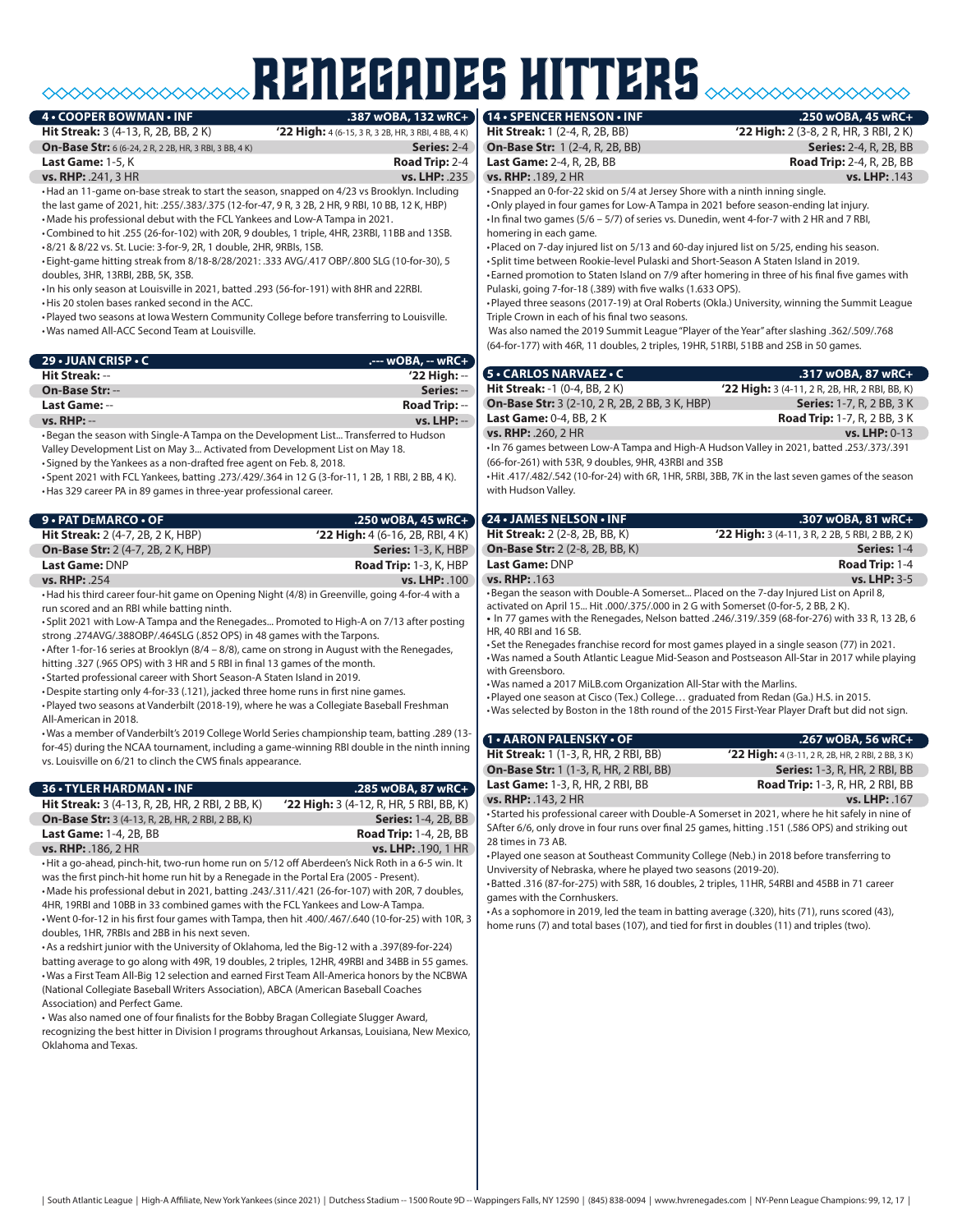#### **25 • EVERSON PEREIRA • OF**

**Hit Streak:** -2 (0-5, RBI, 4 BB, K) **'22 High:** 5 (7-20, R, RBI, BB, 3 K) **On-Base Str:** 3 (1-9, RBI, 5 BB, 4 K) **Series:** 0-5, RBI, 4 BB, K **Last Game:** 0-2, RBI, 3 BB **Road Trip:** 0-5, RBI, 4 BB, K

renegades hitters

**vs. RHP:** .236, 1 HR **vs. LHP:** .208

•Had a nine-game on-base streak to begin the season (4/8-17): .394/.500/.576, 15-for-37, 13 R, 2B, 3B, 2 HR, 7 RBI, 8 BB, 11 K.

•Had a 12-game on-base streak from April 20-May 5, during which he hit .244 (11-45, 5 R, 3B, 4 RBI, 5 BB, 13 K)

•Played 27 games for the Renegades in 2021, hitting 14 home runs.

• Low-A Southeast Player of the Week 7/5-7/11 (9-for-18, 2HR, 9RBI)

• Finished third on team with his 14 HR, and lead the team with .676 slugging percentage and 1.030 OPS.

• Three home run game 9/5 @ Greensboro Grasshoppers, career high, first career multi-homer game...Had a 31-game on-base streak from 7/9 to 8/12.

• Entered 2021 ranked as No. 19 (Baseball America), No. 17 (MLB Pipeline) and No. 18

(Fangraphs) Yankees' prospect.

Five-hit performance 8/12 vs. Jersey Shore BlueClaws (career high).

| 22 • CRISTIAN PEREZ • INF               | $.114$ wOBA, -42 wRC+             |
|-----------------------------------------|-----------------------------------|
| <b>Hit Streak:</b> 1 (1-3, RBI, BB, K)  | $'21$ High: $2(2-7, K)$           |
| <b>On-Base Str:</b> 1 (1-3, RBI, BB, K) | <b>Series: 1-3, RBI, BB, K)</b>   |
| <b>Last Game: 1-3, RBI, BB, K</b>       | <b>Road Trip:</b> 1-3, RBI, BB, K |
| <b>vs. RHP: .115</b>                    | vs. LHP: $0-4$                    |

•Began the year with Triple-A Scranton/Wilkes-Barre... hit .125/.222/.125 in 3 G (1-for-8, 1 R, 1 BB, 4 K, 1-for-1 SB).

• Split the 2021 season between the Renegades, Double-A Somerset and Triple-A Scranton/ Wilkes-Barre, combining to hit .218/.300/.276 in 59 G (37-for-170), with 7 2B, 1 HR, 13 RBI, 17 BB, 30 K, 8-for-8 SB).

•Acquired by the Yankees from the Kansas City Royals in exchange for RHP Chance Adams on 12/23/2019.

•Originally signed by Kansas City as a non-drafted free agent on 10/13/2015, 13 days before his 17th birthday.

•Hit .252/.290/.285 in 117 G with 11 2B, 1 3B, 42 RBI in 389 AB with A-Adv. Wilmington in 2019.

| 19 • ALDENIS SÁNCHEZ • OF                | .303 wOBA, 79 wRC+                 |
|------------------------------------------|------------------------------------|
| <b>Hit Streak: -2 (0-8, R, 2 K, HBP)</b> | $'22$ High: 4 (6-15, 2 RBI, 4 K)   |
| <b>On-Base Str: -1 (0-5, K)</b>          | <b>Series: 0-8, R, 2 K, HBP</b>    |
| Last Game: $0-5.$ K                      | <b>Road Trip:</b> 0-8, R, 2 K, HBP |
| <b>vs. RHP: .205</b>                     | vs. LHP: .261, 1 HR                |

•Had a 26-game on-base streak broken on 4/13 at Rome, dating back to 7/13/21: 37-for-92 (.402 AVG), 20 R, 8 2B, 2 HR, 17 RBI, 14 BB, 20 K, 4 HBP.

•Promoted to Low-A Tampa on 7/13/21 after only seven at-bats in Florida Complex League. •In 23 games with the Tarpons, slashed a torrent .413/.500/.588 with 2 HR and 15 RBI.

• Successful on 13 out of 19 stolen base attempts.

•Went on immediate 13-game hitting streak after arriving in Tampa.

• Throughout duration of hitting streak, hit .469 (1.131 OPS) with 10 RBI and 7 SB.

•Participated in the MLB All-Star Futures Game in 2017 and 2018, representing the World Team. •Reached base safely in every game with the Tarpons.

•Acquired by the Yankees from Tampa Bay in exchange for INF Mike Ford on July 1, 2021.

•Was originally signed by the Rays as a non-drafted free agent on August 12, 2016.

| $2 \cdot$ ANTHONY SEIGLER $\cdot$ C (S) | $-$ wOBA, $-$ wRC+   |
|-----------------------------------------|----------------------|
| Hit Streak: --                          | $'22$ High: $-$      |
| <b>On-Base Str: --</b>                  | Series: --           |
| Last Game: --                           | <b>Road Trip: --</b> |
| $vs. RHP: --$                           | $vs.$ LHP: $-$       |

•Began the year with Single-A Tampa, batting .237/.426/.434 (18-for-76, 6 2B 3 HR, 13 RBI, 25 BB, 18 K) in 25 games... transfered to Hudson Valley on May 19.

•Batted .219 (33-for-151) with 12 doubles, 1 triple, 4HR, 24RBI and 23BB in 41 games with High-A Hudson Valley... Two-homer game vs. Wimington (7/27) started strong finish to season. •Over final eight games, slashed .296/.441/.556 with 5 RBI and 7 BB.

•2018 graduate of Cartersville (Ga.) H.S., as a senior in 2018, was named the ABCA National High School Position Player of the Year and the Atlanta Journal-Constitution State Player of the Year… Also earned 2018 First Team All-American and Southeast All-Region First Team honors. • Third catcher to be chosen by the Yankees in the first round of the MLB First-Year Player Draft since its inception in 1965, joining David Parrish in 2000 (28th overall, University of Michigan) and Thurman Munson in 1968 (fourth overall, Kent State University).

•Was also an ambidextrous pitcher and posted a 1.09 ERA in 25.2IP as a senior, striking out 29 batters… Played for USA Baseball's U18 National Team, winning the 2017 U18 World Cup. •Was committed to play at the University of Florida prior to signing with the Yankees. •Is of Navajo descent, and would join Jacoby Ellsbury as the second Navajo to play in MLB.

•Named after the late Tony Phillips, an 18-year MLB veteran infielder and friend of his father's.

#### **3 • TREY SWEENEY • INF (L) .316 wOBA, 86 wRC+**

| <b>Hit Streak: -1 (0-3, RBI)</b>                                                              | '22 High: 4(7-19, 7 R, 2B, 3B, 2 HR, 5 RBI, 3 BB, 4 K, HBP) |  |
|-----------------------------------------------------------------------------------------------|-------------------------------------------------------------|--|
| <b>On-Base Str: -1 (0-3, RBI)</b>                                                             | <b>Series: 0-3, RBI</b>                                     |  |
| Last Game: DNP                                                                                | <b>Homestand: 0-3, RBI</b>                                  |  |
| vs. RHP: .175, 2 HR                                                                           | <b>vs. LHP: .259, 1 HR</b>                                  |  |
| . Hit the first pitch of the year for a home run on 4/8 at Greenville off of Brian Van Belle. |                                                             |  |
| . Placed on the 7-day I.L. on 4/19 (lower body), actiated on 4/26.                            |                                                             |  |
| .Made his professional debut in 2021, batting .261AVG/.384OBP/.548SLG (30-for-115) with 30R,  |                                                             |  |

4 doubles, 4 triples, 7HR, 14RBI and 22BB in 32 combined games with the Rookie-level FCL Yankees and Low-A Tampa Tarpons.

•In three collegiate seasons at Eastern Illinois University, hit .328/.437/.517 (134-for- 408) with 87 R, 22 doubles, 2 triples, 17 HR, 96 RBI and 72BB in 117 games.

•Played for former New York Yankees pitcher Jason Anderson at Eastern Illinois. Anderson also pitched for the Mets and Cleveland from 2003-05.

•In 2021, batted .382/.522/.712 (65-for-170) with 52R, 10 doubles, 2 triples, 14 HR, 58 RBI and 46 BB (a single season school record) in 48 games.

•Ohio Valley Conference Player of the Year, becoming just fourth player in program history to earn the award.

Just third player from E. Illinois to be selected in the first round of the First-Year Player Draft.

| 11 . EDUARDO TORREALBA . INF                | .345 wOBA, 105 wRC+                             |
|---------------------------------------------|-------------------------------------------------|
| <b>Hit Streak: -1 <math>(0-4, K)</math></b> | '22 High: 5 (7-16, 2 R, 2B, 3B, 4 RBI, 2 BB, K) |
| <b>On-Base Str: -1 (0-4, K)</b>             | <b>Last Series: 1-8, 2 RBI, 3 K</b>             |
| Last Game: DNP                              | <b>Homestand: 1-8, 2 RBI, 3 K</b>               |
| vs. RHP: .273                               | vs. LHP: 400                                    |

•Committed career-high 3 errors, including two in the first inning 4/17 at Rome.

• Split the 2021 season between High-A Hudson Valley, Low-A Tampa and Double-A Somerset, combining to hit .299 (63-for-211) with 33 R, 4 2B, 1 3B, 4 HR, 25 RBI, 18 BB and 9 SB in 65 G. •After heading back to Low-A Tampa on 7/13, hit .310 with 1 HR and 12 RBI across 13 games. •In brief stint back in Hudson Valley (8/5-11), hit .308 (4-for-13) with 2 RBI and 3 SB. •Over final month of his season with Hudson Valley, slashed .367AVG/.441OBP/.550SLG with

3HR, 6RBI, 7BB, 2SB in 19 games (8/2-9/17).

Plays three infield positions (2B, SS, 3B) and saw action in LF for first time in 2021.

| 33 - ERIC WAGAMAN - INF                                                 | .454 wOBA, 175 wRC+                                    |
|-------------------------------------------------------------------------|--------------------------------------------------------|
| <b>Hit Streak:</b> 2 (3-8, 3 R, 2B, HR, RBI, BB, K)                     | '22 High: 3 (4-10, 2 R, 2B, HR, 3 RBI, 2 BB, 2 K, HBP) |
| <b>On-Base Str:</b> 12 (10-36, 6 R, 3 2B, 2 HR, 4 RBI, 12 BB, 7 K, HBP) | <b>Series:</b> 3-8, 3 R, 2B, HR, RBI, BB, K            |
| <b>Last Game: 2-4, 2 R, 2B, BB</b>                                      | <b>Road Trip:</b> 3-8, 3 R, 2B, HR, RBI, BB, K         |
| <b>vs. RHP: .308, 2 HR</b>                                              | vs. LHP: .200                                          |

•Began the season with the Double-A Somerset Patriots on the Development List, added to the Renegades on 4/26.

•In 78 games between High-A Hudson Valley and Low-A Tampa in 2021, hit .220 (58-for-264) with 31R, 14 2B, 3 3B, 6 HR, 34 RBI and 38 BB.

•Was named the Low-A Southeast *"*Player of the Week" for 6/21-27 after batting .571 (8-for-14), 3R, 2 doubles, 1 triple, 2HR, 9RBI and 2 BB in four games.

•Played for the late John Altobelli at Orange Coast Community College before being drafted by the Yankees in the 13th round of the 2017 MLB Draft.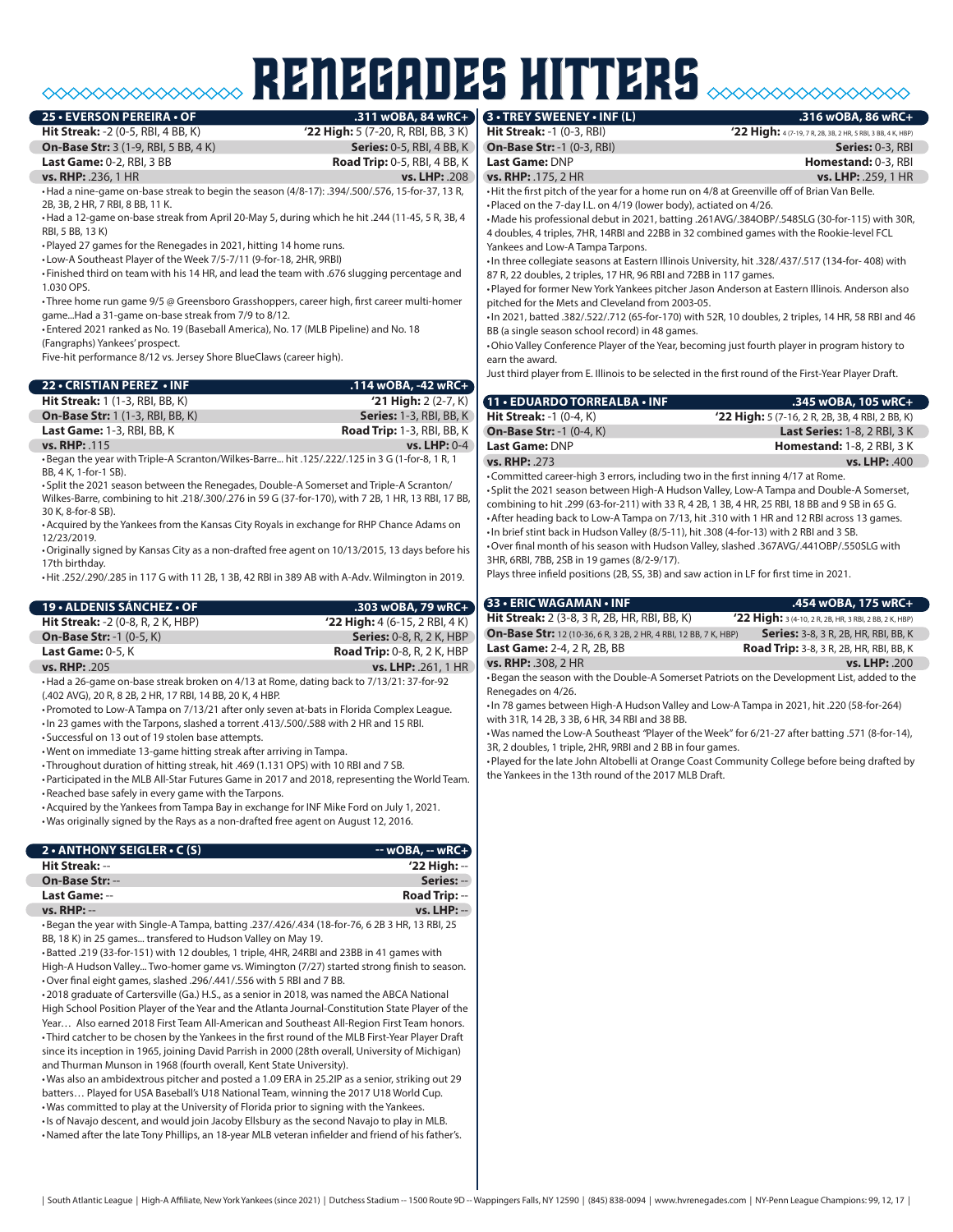# **BATTING STATISTICS**  $\alpha$

# multi-hit games multi-rbi games

 $\begin{picture}(150,10) \put(0,0){\vector(1,0){10}} \put(15,0){\vector(1,0){10}} \put(15,0){\vector(1,0){10}} \put(15,0){\vector(1,0){10}} \put(15,0){\vector(1,0){10}} \put(15,0){\vector(1,0){10}} \put(15,0){\vector(1,0){10}} \put(15,0){\vector(1,0){10}} \put(15,0){\vector(1,0){10}} \put(15,0){\vector(1,0){10}} \put(15,0){\vector(1,0){10}} \put(15,0){\vector($ 

| <b>TOTALS</b>      | 38 |  | 51             | 22 |  |  | 30 |
|--------------------|----|--|----------------|----|--|--|----|
| Wells, Austin      | 5  |  | 8              |    |  |  |    |
| Wagaman, Eric      |    |  | $\overline{2}$ |    |  |  |    |
| Torres, Saul       |    |  |                |    |  |  |    |
| Torrealba, Eduardo |    |  | 4              |    |  |  |    |
| Sweeney, Trey      |    |  | 3              |    |  |  |    |
| Sánchez, Aldenis   |    |  | 3              |    |  |  |    |
| Rumfield, T.J.     |    |  | 4              |    |  |  |    |
| Perez, Cristian    |    |  |                |    |  |  |    |
| Pereira, Everson   | 6  |  |                |    |  |  |    |
| Palensky, Aaron    |    |  |                |    |  |  |    |
| Nelson, James      |    |  | 3              |    |  |  |    |
| Narvaez, Carlos    |    |  |                |    |  |  |    |
| Henson, Spencer    |    |  |                |    |  |  |    |
| Hardman, Tyler     |    |  |                |    |  |  |    |
| DeMarco, Pat       |    |  |                |    |  |  |    |
| Bowman, Cooper     | 5  |  | 5              | 3  |  |  |    |
|                    |    |  |                |    |  |  |    |

## **HIT STREAKS OF 8+ GAMES**<br>PLAYER G DATES H AB | AVG **PLAYER G DATES H AB AVG**<br>T.J. Rumfield 8 4/9-4/21 15 31 .484

|               | ------     | -- |       |      |
|---------------|------------|----|-------|------|
| T.J. Rumfield | 8 4/9-4/21 |    | 15 31 | .484 |
|               |            |    |       |      |
|               |            |    |       |      |
|               |            |    |       |      |
|               |            |    |       |      |
|               |            |    |       |      |
|               |            |    |       |      |
|               |            |    |       |      |
|               |            |    |       |      |
|               |            |    |       |      |
|               |            |    |       |      |
|               |            |    |       |      |
|               |            |    |       |      |
|               |            |    |       |      |

#### ON-BASE STREAKS OF 10+ games

|                 |    | .            |                   |    |            |
|-----------------|----|--------------|-------------------|----|------------|
| <b>PLAYER</b>   | G. |              | DATES H+BB+HBP PA |    | <b>OBP</b> |
| Cooper Bowman   | 11 | $4/8 - 4/22$ | 22                | 52 | .423       |
| Everson Pereira |    | 12 4/20-5/5  | 16                | 50 | .320       |
| Eric Wagaman    | 12 | $4/27$ -Pres | 23                | 49 | .469       |
|                 |    |              |                   |    |            |
|                 |    |              |                   |    |            |
|                 |    |              |                   |    |            |
|                 |    |              |                   |    |            |
|                 |    |              |                   |    |            |
|                 |    |              |                   |    |            |
|                 |    |              |                   |    |            |
|                 |    |              |                   |    |            |
|                 |    |              |                   |    |            |
|                 |    |              |                   |    |            |
|                 |    |              |                   |    |            |
|                 |    |              |                   |    |            |
|                 |    |              |                   |    |            |
|                 |    |              |                   |    |            |
|                 |    |              |                   |    |            |
|                 |    |              |                   |    |            |
|                 |    |              |                   |    |            |
|                 |    |              |                   |    |            |
|                 |    |              |                   |    |            |
|                 |    |              |                   |    |            |
|                 |    |              |                   |    |            |

# home run breakdown

| <b>PLAYER</b>      | <b>HR</b>      | HOME | <b>ROAD</b> | <b>SOLO</b>       |                          |                   |                          | $0$ OUT           | OU                       | 2 OUT | $7+$ Inn.         | TYINE             | GO-AHEAD          |
|--------------------|----------------|------|-------------|-------------------|--------------------------|-------------------|--------------------------|-------------------|--------------------------|-------|-------------------|-------------------|-------------------|
| Bowman, Cooper     | 3              |      |             | $\hspace{0.05cm}$ |                          |                   | $ -$                     |                   | $\hspace{0.05cm}$        |       |                   |                   | $\hspace{0.05cm}$ |
| DeMarco, Pat       |                |      |             | $\hspace{0.05cm}$ |                          |                   |                          | $\hspace{0.05cm}$ | $\overline{\phantom{a}}$ |       | --                |                   |                   |
| Hardman, Tyler     |                |      |             | $\hspace{0.05cm}$ |                          |                   |                          | -                 |                          |       |                   |                   |                   |
| Henson, Spencer    |                |      |             |                   | $\overline{\phantom{a}}$ |                   | $\overline{a}$           |                   |                          |       | $\hspace{0.05cm}$ |                   |                   |
| Narvaez, Carlos    |                |      |             |                   | $\hspace{0.05cm}$        |                   |                          |                   |                          | --    | --                | $\hspace{0.05cm}$ |                   |
| Nelson, James      |                |      |             | --                |                          |                   |                          | --                | $\overline{\phantom{a}}$ |       | $\hspace{0.05cm}$ |                   |                   |
| Palensky, Aaron    |                |      |             |                   |                          |                   |                          |                   | $ -$                     |       |                   | $\sim$            |                   |
| Pereira, Everson   |                | $ -$ |             |                   | $\overline{\phantom{a}}$ | --                |                          |                   | $\hspace{0.05cm}$        |       | $\hspace{0.05cm}$ |                   |                   |
| Perez, Cristian    |                | --   |             | $\hspace{0.05cm}$ |                          | --                | $\overline{\phantom{a}}$ | $\hspace{0.05cm}$ | $- -$                    |       | $\sim$            |                   | --                |
| Rumfield, T.J.     |                | $ -$ |             | $\hspace{0.05cm}$ |                          | $\hspace{0.05cm}$ | $\overline{\phantom{a}}$ |                   | --                       |       |                   |                   | --                |
| Sánchez, Aldenis   |                | --   |             |                   |                          | $\hspace{0.05cm}$ | $\overline{\phantom{a}}$ |                   | --                       |       |                   |                   |                   |
| Sweeney, Trey      |                |      |             |                   | --                       |                   |                          |                   |                          |       | --                |                   |                   |
| Torrealba, Eduardo |                |      |             | $\sim$            |                          |                   |                          | --                |                          |       |                   |                   |                   |
| Torres, Saul       |                |      |             |                   |                          |                   |                          |                   |                          |       | $\hspace{0.05cm}$ |                   |                   |
| Wagaman, Eric      | $\overline{2}$ |      |             |                   |                          |                   |                          |                   | $\hspace{0.05cm}$        |       | $\hspace{0.05cm}$ |                   |                   |
| Wells, Austin      |                |      |             |                   |                          |                   | $\overline{\phantom{a}}$ |                   | $\hspace{0.05cm}$        |       |                   |                   |                   |
| <b>TOTAL</b>       | 27             | 14   | 13          | 13                | 12                       | 2                 | --                       | 10                | я                        | 14    |                   | я                 | 8                 |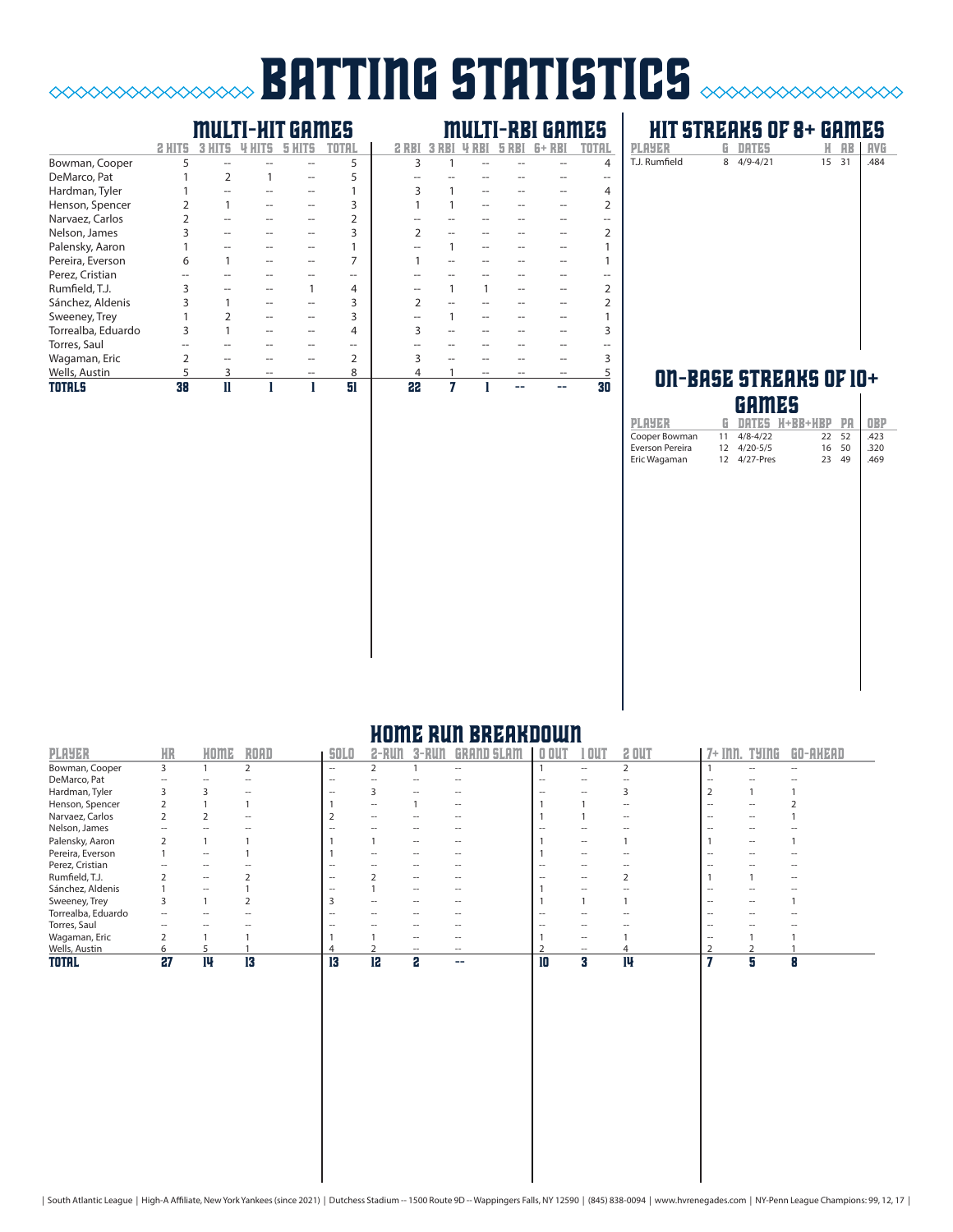# miscellaneous stats  $\sim$

# **STARTING PITCHER LOG:**<br>TEAM REC. NO DEC. RECORD

 $\Diamond$ 



### stolen base efficiency:

|                   | 5B             | CS             | CS%  |
|-------------------|----------------|----------------|------|
| Abeyta, Blane     | 4              | 1              | .200 |
| Alvarez, Nelson   |                | 0              | .000 |
| Barclay, Edgar    |                | 2              | .667 |
| Blanton, Bryan    | 3              | 2              | .400 |
| Castaño, Blas     | 3              | 1              | .250 |
| Coleman, Carson   | $\overline{2}$ | 0              | .000 |
| Correa, Nelvin    | 1              | 0              | .000 |
| Díaz, Wellington  |                |                | .500 |
| Giacone, Michael  | $\overline{2}$ | O              | .000 |
| Gomez, Carlos     |                |                |      |
| Hutchison, Rodney | 5              | 2              | .286 |
| Mauricio, Alex    |                | $\Omega$       | .000 |
| Muñoz, Jhonatan   | 4              | 3              | .429 |
| Myatt, Tanner     | 4              | 1              | .200 |
| Ruegger, Charlie  | 4              | 0              | .000 |
| Sauer, Matt       | 10             | $\overline{2}$ | .167 |
| Sikkema, T.J.     |                |                |      |
| Warren, Will      | 4              | 3              | .429 |
| Way, Beck         |                |                | .333 |
| <b>TOTALS</b>     | 52             | 19             | .267 |

#### 2022 pace-of-play violations (17):

| DATE       | <b>TEAM</b>          | <b>PLAYER</b>          | TYPE          | <b>NEGRETION</b>                                                                   |
|------------|----------------------|------------------------|---------------|------------------------------------------------------------------------------------|
| 4/15       | @ Rome               | Andrew Hoffman         | Pitch Clock   | Auto ball for taking too long to deliver a pitch to Cooper Bowman                  |
| 4/15       | @ Rome               | Andrew Hoffman         | Disengagement | Third rubber disengagement of AB with Pat DeMarco on first -- Balk                 |
| 4/16       | @ Rome               | Justyn-Henry Malloy    | Pitch Clock   | Auto strike for not being ready to hit on time in B1                               |
| 4/16       | @ Rome               | Landon Stephens        | Pitch Clock   | Auto strike for not being ready to hit on time leading off B8                      |
| 4/16       | <b>Hudson Valley</b> | <b>Wellington Díaz</b> | Pitch Clock   | Auto ball for taking too long to deliver a pitch to Rome's Bryson Horne            |
| 4/17       | <b>Hudson Valley</b> | Blas Castaño           | Pitch Clock   | Auto ball for taking too long to deliver a pitch to Rome's Bryson Horne            |
| 4/17       | @ Rome               | Drew Campbell          | Pitch Clock   | Auto strike for not being ready to hit in an at-bat in the T3                      |
| 5/3        | @ Jersey Shore       | Nicolas Torres         | Pitch Clock   | Auto strike for not being ready to hit leading off the B5 vs Matt Sauer            |
| 5/3        | @ Jersey Shore       | Nicolas Torres         | Pitch Clock   | Auto strike for not being ready to hit in the same at-bat (Auto Strikeout)         |
| $5/8$ (G2) | @ Jersey Shore       | Blas Castaño           | Disengagement | Third rubbber disengagement of AB with Casey Martin on second -- Balk              |
| $5/8$ (G2) | @ Jersey Shore       | Karl Ellison           | Pitch Clock   | Auto strike for not being ready to hit with a 2-0 count in the T5                  |
| 5/10       | Aberdeen             | Ignacio Feliz          | Pitch Clock   | Auto ball for taking too long to deliver a 3-2 pitch to Cooper Bowman -- Walk      |
| 5/11       | Aberdeen             | Alex Mauricio          | Pitch Clock   | Auto ball for taking too long to deliver a 3-1 pitch to Collin Burns -- Walk       |
| 5/14       | Aberdeen             | Donta' Williams        | Pitch Clock   | Auto strike for not being ready to hit against Edgar Barclay in B2 (0-0 count)     |
| 5/14       | Aberdeen             | Aldenis Sánchez        | Pitch Clock   | Auto strike for not being ready to hit against Carlos Tavera in B2 (1-1 count)     |
| 5/15       | Aberdeen             | <b>Wellington Díaz</b> | Pitch Clock   | Auto ball for taking too long to deliver first pitch to Donta' Wiliams in the T8   |
| 5/18       | @ Brooklyn           | Sammy Tavarez          | Pitch Clock   | Auto ball for taking too long to deliver first pitch of AB to Carlos Narvaez in T5 |
|            |                      |                        |               |                                                                                    |

#### 2022 ejections (1/2):

| DATE | OPPONENT        | PLAYER/COACH UMPIRE |            | DESCRIPTION                                                                |
|------|-----------------|---------------------|------------|----------------------------------------------------------------------------|
| 4/19 | <b>Brooklyn</b> | Max Vogel-Freeman   | Adam Clark | Ejected for arguing an infield fly rule call in the T1 (Analytics Manager) |
| 5/12 | Aberdeen        | Tyson Blaser        | J.T. Shaw  | Ejected for arguing a non-called pitch clock violation                     |
| 5/14 | Aberdeen        | TT Bowens           | J.T. Shaw  | Ejected for arguing balls and strikes in the T11                           |

#### walk-off wins/losses (0/0):

|  | DATE | <b>OPPONENT</b> | <b>BATTER</b> | SCORE | <b>DESCRIPTION</b> |
|--|------|-----------------|---------------|-------|--------------------|
|--|------|-----------------|---------------|-------|--------------------|

#### comeback wins, 7th inning or later (3):

| DATE | OPPONENT    | ре ред при ра       |        | THE TOOK LEAD BIGGEST DEFICIT | DESCRIPTION                                  |
|------|-------------|---------------------|--------|-------------------------------|----------------------------------------------|
| 4/9  | @Greenville | <b>Trev Sweenev</b> | Top 10 | $3-0.$ Top $4$                | Go-ahead single in 10th off Brendan Cellucci |
| 4/30 | Wilmington  | Eduardo Torrealba   | Bot 8  | 6-5, Bot 8                    | Go-ahead two-run single off Tyler Yankosky   |
| 5/11 | Aberdeen    | Tvler Hardman       | Bot 8  | 5-1, Bot 6                    | Go-ahead pinch-hit two-run HR off Nick Roth  |

#### WINS IN LAST AT-BAT (3):

| DATE | OPPONENT    | <b>PLAYER</b>     |                | SCORE/INN. DESCRIPTION                            |
|------|-------------|-------------------|----------------|---------------------------------------------------|
| 4/9  | @Greenville | Trey Sweeney      | 8-6/Top 10     | Go-ahead single in 10th off Brendan Cellucci      |
| 4/30 | Wilmington  | Eduardo Torrealba | $7-6/8$ ot $8$ | Go-ahead two-run single in 8th off Tyler Yankosky |
| 5/11 | Aberdeen    | Tyler Hardman     | $6-5/Bot8$     | Go-ahead pinch-hit two-run HR off Nick Roth       |

#### catcher's box:

| PI AYER         |    |    | 75V  |    |    |
|-----------------|----|----|------|----|----|
| Crisp, Juan     |    | -- |      |    |    |
| Narvaez, Carlos | 17 |    | .291 |    |    |
| Torres, Saul    |    | -- |      | -- |    |
| Wells, Austin   | 35 | 12 | .255 |    | -- |
| TOTALS          | 52 | E  |      |    |    |

### errorless streaks:

| PLAYER             |    |      |            |                     |
|--------------------|----|------|------------|---------------------|
| Bowman, Cooper     | 28 |      |            |                     |
| DeMarco, Pat       | 26 |      |            |                     |
| Hardman, Tyler     | 27 | 4/8  | @GVL       | Throw               |
| Henson, Spencer    | 9  | 4/24 | <b>BRK</b> | Fielding            |
| Narvaez, Carlos    | 0  | 5/18 | @BRK       | Catcher's Int.      |
| Nelson, James      | 8  | 4/30 | WIL        | Throw               |
| Palensky, Aaron    | 0  | 5/18 | @BRK       | Fielding            |
| Pereira, Everson   | 17 | 4/20 | <b>BRK</b> | Fielding            |
| Perez. Cristian    | 1  | 5/12 |            | ABD Throw, Fielding |
| Rumfield, T.J.     | 7  | --   |            |                     |
| Sánchez, Aldenis   | 13 | 4/29 | WIL        | Fielding            |
| Sweeney, Trey      | 5  | 5/10 | ABD        | Fielding            |
| Torrealba, Eduardo | 11 | 4/17 | @ROM       | Fielding, Fielding, |
|                    |    |      |            | Fielding            |
| Torres, Saul       |    |      |            |                     |
| Wagaman, Eric      | 9  |      |            |                     |
| Wells, Austin      | 22 |      |            |                     |

#### **OUTFIELD ASSISTS:**<br>
TOTAL IB 2B 3B player total 1b 2b 3b hp <u>DeMarco, Pat 1 -- -- 1 --<br>
Nelson, James -- -- -- -- --<br>
Palensky, Aaron 2 -- - 1 1 1</u> Nelson, James -- -- -- -- --<br>Palensky, Aaron 2 -- -- 1 Palensky, Aaron 2 -- - 1 1<br>Pereira Everson -- -- -- -- -- --Pereira, Everson -- -- -- -- -- Sánchez, Aldenis 2 -- 1 1 --

 $\frac{1}{2}$   $\frac{1}{2}$   $\frac{1}{2}$   $\frac{1}{3}$   $\frac{1}{1}$   $\frac{1}{3}$   $\frac{1}{1}$ 

| South Atlantic League   High-A Affiliate, New York Yankees (since 2021)   Dutchess Stadium -- 1500 Route 9D -- Wappingers Falls, NY 12590   (845) 838-0094   www.hvrenegades.com   NY-Penn League Champions: 99, 12, 17 |  |  |
|-------------------------------------------------------------------------------------------------------------------------------------------------------------------------------------------------------------------------|--|--|
|-------------------------------------------------------------------------------------------------------------------------------------------------------------------------------------------------------------------------|--|--|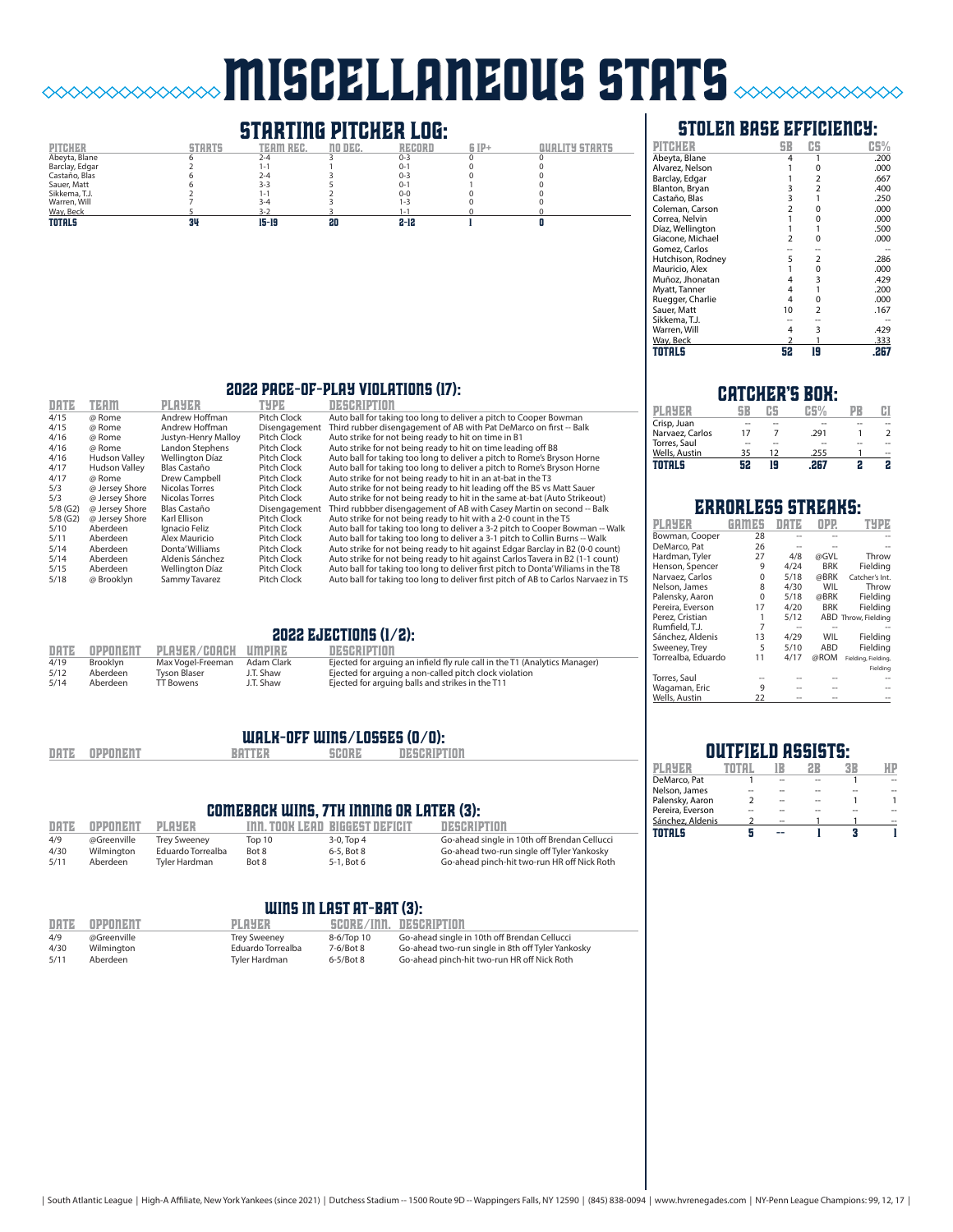# season by the numbers  $\infty$

#### when THE RENEGADES score...

| 0 Runs:   | $0 - 3$ |
|-----------|---------|
| 1 Run:    | $0 - 1$ |
| 2 Runs:   | $2 - 3$ |
| 3 Runs:   | $4 - 4$ |
| 4 Runs:   | $2 - 2$ |
| 5 Runs:   | $3-0$   |
| 6 Runs:   | $1 - 2$ |
| 7 Runs:   | $2 - 0$ |
| 8 Runs:   | $2 - 0$ |
| 9 Runs:   | $2 - 0$ |
| 10 Runs:  | $0 - 0$ |
| 11 Runs:  | $1 - 0$ |
| 12 Runs:  | $0 - 0$ |
| 13 Runs:  | $0 - 0$ |
| 14 Runs:  | 0-0     |
| 15+ Runs: | 0-0     |

# starts by field position:

|                |                    | c                   | lB        | 2B                | 55        | <b>3B</b>           | LF        | CF         | RF         | DH       |
|----------------|--------------------|---------------------|-----------|-------------------|-----------|---------------------|-----------|------------|------------|----------|
| $0 - 3$        | Bowman, Cooper     |                     | --        | $21(8-13)$        | $7(3-4)$  |                     |           |            | --         | $2(2-0)$ |
| $0 - 1$        | Crisp, Juan        |                     |           |                   |           |                     |           |            |            |          |
| $2 - 3$        | DeMarco, Pat       | --                  |           |                   | --        | --                  | $4(2-2)$  | --         | $21(9-12)$ |          |
| $4 - 4$        | Hardman, Tyler     | $\hspace{0.05cm} -$ | $2(2-0)$  |                   | $- -$     | $22(9-13)$          |           |            | --         |          |
| $2 - 2$        | Henson, Spencer    | $\hspace{0.05cm} -$ | $16(8-8)$ |                   |           |                     |           |            | --         | $2(1-1)$ |
| $3 - 0$        | Narvaez, Carlos    | $13(8-5)$           |           |                   |           |                     |           |            | --         | $7(1-6)$ |
| $1 - 2$        | Nelson, James      | --                  |           |                   | --        | $9(4-5)$            | $5(2-3)$  |            |            | $1(0-1)$ |
| $2 - 0$        | Palensky, Aaron    |                     |           |                   |           | --                  | $11(5-6)$ |            | $6(3-3)$   |          |
| $2 - 0$        | Pereira, Everson   |                     |           |                   |           |                     | --        | $23(9-14)$ | $4(2-2)$   | $3(2-1)$ |
| $2 - 0$        | Perez, Cristian    | --                  |           | $\hspace{0.05cm}$ | $8(3-5)$  | $1(1-0)$            |           |            |            |          |
| $0-0$          | Rumfield, T.J.     | --                  | $7(2-5)$  |                   |           | $-$                 |           |            |            | $5(4-1)$ |
| $1 - 0$        | Sánchez, Aldenis   | --                  |           |                   |           | $\hspace{0.05cm} -$ | $14(7-7)$ | $11(6-5)$  | $3(2-1)$   |          |
| $0-0$<br>$0-0$ | Sweeney, Trey      |                     |           | $\hspace{0.05cm}$ | $18(9-9)$ |                     |           |            | --         | $2(0-2)$ |
| $0-0$          | Torrealba, Eduardo |                     | --        | $13(7-6)$         | $1(0-1)$  | $2(1-1)$            |           |            |            |          |
| $0-0$          | Torres, Saul       |                     |           |                   |           |                     |           |            | --         | $2(0-2)$ |
|                | Wagaman, Eric      | --                  | $9(3-6)$  |                   |           |                     |           |            | --         | $3(1-2)$ |
|                | Wells, Austin      | $21(7-14)$          |           |                   |           |                     |           |            |            | $7(5-2)$ |

#### when THE oppONENT scores...

| 0 Runs:   | $3-0$   |
|-----------|---------|
| 1 Run:    | $2 - 0$ |
| 2 Runs:   | $3 - 1$ |
| 3 Runs:   | 2-2     |
| 4 Runs:   | $2 - 3$ |
| 5 Runs:   | $1 - 4$ |
| 6 Runs:   | $2 - 1$ |
| 7 Runs:   | $0 - 4$ |
| 8 Runs:   | $0 - 3$ |
| 9 Runs:   | $0 - 0$ |
| 10 Runs:  | $0 - 0$ |
| 11 Runs:  | $0 - 0$ |
| 12 Runs:  | $0 - 1$ |
| 13 Runs:  | $0 - 0$ |
| 14 Runs:  | $0 - 0$ |
| 15+ Runs: | $0 - 0$ |

#### score by inning:

|                            |     | OPP. |
|----------------------------|-----|------|
| 1 <sup>st</sup><br>Inning  | 21  | 21   |
| 2 <sub>nd</sub><br>Inning  | 13  | 17   |
| 2rd<br>Inning              | 25  | 13   |
| 4 <sup>th</sup><br>Inning  | 12  | 17   |
| 5 <sup>th</sup><br>Inning  | 13  | 20   |
| 6 <sup>th</sup><br>Inning  | 18  | 14   |
| 7 <sup>th</sup><br>Inning  | 7   | 18   |
| <b>gth</b><br>Inning       | 19  | 10   |
| gth<br>Inning              | 12  | 10   |
| 10 <sup>th</sup><br>Inning | 5   | 3    |
| 11 <sup>th</sup><br>Inning | 0   | 4    |
| 12 <sup>th</sup> Inning    | Χ   | X    |
| 13 <sup>th</sup> Inning    | X   | X    |
| $14^{\text{th}}$<br>Inning | X   | X    |
| 15 <sup>th</sup> Inning    | X   | X    |
| <b>TOTAL</b>               | 142 | 148  |
|                            |     |      |

### margin of victory:

| 1 Run        | 3              | 6  |
|--------------|----------------|----|
| 2 Runs       | 5              | 5  |
| 3 Runs       | $\overline{2}$ |    |
| 4 Runs       | 1              | 3  |
| 5 Runs       | 1              | 3  |
| 6 Runs       | 1              |    |
| 7 Runs       | 1              | 1  |
| 8 Runs       |                | 1  |
| 9 Runs       |                |    |
| 10 Runs      | 1              |    |
| 11 Runs      |                |    |
| 12 Runs      |                |    |
| 13 Runs      |                |    |
| 14 Runs      |                |    |
| $15+$ Runs   |                |    |
| <b>TOTAL</b> | 15             | 19 |

|                    | LEADOFF    | 211D              | 3RD        | <b>CLEANUP</b> | 5TH       | <b>GTH</b>        | 7TH       | <b>BTH</b> | 9TH       |
|--------------------|------------|-------------------|------------|----------------|-----------|-------------------|-----------|------------|-----------|
| Bowman, Cooper     |            | $6(3-3)$          | $5(3-2)$   | $19(7-12)$     |           |                   |           |            |           |
| Crisp, Juan        |            |                   |            |                |           |                   |           |            |           |
| DeMarco, Pat       |            |                   |            |                | $2(1-1)$  | $2(1-1)$          | $2(1-1)$  | $8(3-5)$   | $11(4-7)$ |
| Hardman, Tyler     |            | --                | $2(1-2)$   | $5(3-2)$       | $12(5-7)$ | $\hspace{0.05cm}$ | $4(2-2)$  |            |           |
| Henson, Spencer    |            | --                | --         | $1(0-1)$       | --        | $3(1-2)$          | $10(5-5)$ | $3(2-1)$   | $1(1-0)$  |
| Narvaez, Carlos    |            | $\hspace{0.05cm}$ | $1(1-0)$   | $6(3-3)$       | $2(1-1)$  | $6(3-3)$          | $3(1-2)$  | $3(0-3)$   |           |
| Nelson, James      |            | --                | $1(0-1)$   | $1(1-0)$       | $8(3-5)$  | $4(1-3)$          | $1(1-0)$  |            |           |
| Palensky, Aaron    |            |                   |            |                |           |                   |           |            | $17(8-9)$ |
| Pereira, Everson   | $13(5-8)$  | $17(7-10)$        |            |                |           |                   |           |            |           |
| Perez, Cristian    |            |                   |            |                |           |                   | $1(1-0)$  | $5(2-3)$   | $3(1-2)$  |
| Rumfield, T.J.     |            | $1(1-0)$          | $4(2-2)$   | $1(0-1)$       | $6(3-3)$  |                   |           |            |           |
| Sánchez, Aldenis   | $1(1-0)$   | $1(0-1)$          | $-$        | $1(1-0)$       | $4(2-2)$  | $15(7-8)$         | $6(3-3)$  |            |           |
| Sweeney, Trey      | $20(9-11)$ |                   |            |                |           |                   |           |            |           |
| Torrealba, Eduardo |            |                   |            |                |           | $1(0-1)$          | $3(1-2)$  | $9(6-4)$   | $2(1-1)$  |
| Torres, Saul       |            |                   |            |                |           | $- -$             | $1(0-1)$  | $2(0-2)$   |           |
| Wagaman, Eric      |            |                   | $1(0-1)$   |                | --        | $4(2-2)$          | $3(0-3)$  | $4(2-2)$   |           |
| Wells, Austin      |            | $9(4-5)$          | $19(8-11)$ |                |           |                   |           |            |           |

starts by batting order:

| South Atlantic League   High-A Affiliate, New York Yankees (since 2021)   Dutchess Stadium -- 1500 Route 9D -- Wappingers Falls, NY 12590   (845) 838-0094   www.hvrenegades.com   NY-Penn League Champions: 99, 12, 17 |  |  |
|-------------------------------------------------------------------------------------------------------------------------------------------------------------------------------------------------------------------------|--|--|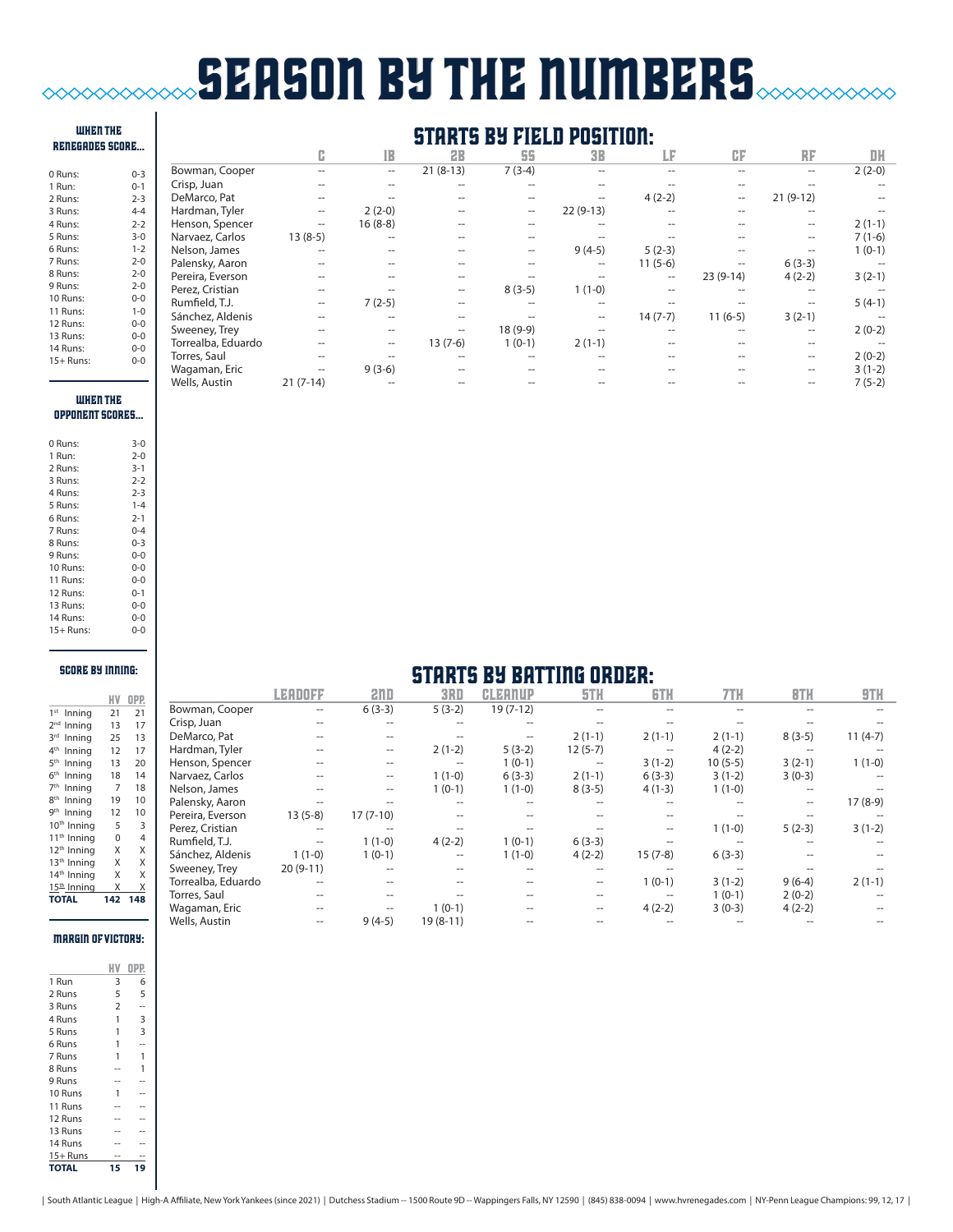# **SEASON BREAKDOWN**  $\alpha$

## 2022 season highs and lows

#### miscellaneous:

\*\* - *tied franchise record*

| <u> ПІІ5ИЯLЕНПРОЦЯ:</u>     |                       |                                                                       |
|-----------------------------|-----------------------|-----------------------------------------------------------------------|
| Winning Streak:             |                       | 4 (4/23 - 4/27 (2))                                                   |
| Losing Streak:              |                       | 6 (5/12 - Present)                                                    |
| Home Winning Streak:        |                       | 4 (4/23 - 4/27 (2))                                                   |
| Home Losing Streak:         |                       | 4 (5/12 - Present)                                                    |
| Road Winning Streak:        |                       |                                                                       |
|                             |                       | $3(4/9 - 4/12)$                                                       |
| Road Losing Streak:         |                       | $5(4/15-5/4)$                                                         |
| Winning Margin:             |                       | 10 (4/12 @ Rome)                                                      |
| Losing Margin:              |                       | 8 (5/10 vs Aberdeen)                                                  |
| Longest Extra-Inning Game:  | No Delay              | 3:44 (4/9 @ Greenville)                                               |
|                             | Delay                 | N/A                                                                   |
| Longest 9-Inning Game:      | No Delay              | 3:24 (4/10 @ Greenville)                                              |
|                             | Delay                 | 3:53 (2:51+ 1:02 delay) (4/17 @ Rome)                                 |
| <b>Shortest Game:</b>       |                       |                                                                       |
|                             | 9 Innings             | 2:14 (2x, Last: 4/16 @ Rome)                                          |
|                             | 7 Innings             | 1:50 (5/8 (G1) @ Jersey Shore)                                        |
| Largest Home Crowd:         |                       | 2,964 (5/1 vs Wilmington)                                             |
| <b>Smallest Home Crowd:</b> |                       | 1,270 (4/21 vs Brooklyn)                                              |
| Largest Road Crowd:         |                       | 5,246 (4/8 @ Greenville)                                              |
| <b>Smallest Road Crowd:</b> |                       | 850 (4/17 @ Rome)                                                     |
|                             |                       |                                                                       |
| <b>TEAM BATTING:</b>        |                       |                                                                       |
|                             |                       |                                                                       |
| Most Runs:                  | Game:                 | 11 (4/12 @ Rome)                                                      |
|                             | Inning:               | 4 (4x, Last: Bot 1, 4/30 vs Wilmington)                               |
| Most Hits:                  | Game:                 | 13 (5/15 vs Aberdeen)                                                 |
|                             | Inning:               | 5 (Bot 1, 4/30 vs Wilmington)                                         |
| <b>Fewest Hits:</b>         | 9 Innings:            | 3 (4x, Last: 5/14 vs Aberdeen)                                        |
|                             | 7 Innings:            | 2 (5/8 (G1) @ Jersey Shore)                                           |
| Most Doubles:               |                       | 5 (2x, Last: 5/15 vs Aberdeen)                                        |
| <b>Most Triples:</b>        |                       | 2 (4/29 vs Wilmington)                                                |
|                             |                       |                                                                       |
| <b>Most Home Runs:</b>      |                       | 3 (3x, Last: 5/1 vs Wilmington)                                       |
| Most Walks:                 |                       | 9 (3x, Last: 5/18 @ Brooklyn)                                         |
| <b>Most Strikeouts:</b>     |                       | 18 (4/16 @ Rome)                                                      |
| <b>Most Stolen Bases:</b>   |                       | 9 (4/30 vs Wilmington)**                                              |
| <b>Most Runners LOB:</b>    |                       | 15 (4/9 @ Greenville)                                                 |
|                             |                       |                                                                       |
| TERIN PITCHUIC:             |                       |                                                                       |
| Runs Allowed:               | Game:                 | 12 (5/10 vs Aberdeen)                                                 |
|                             |                       | 6 (Top 1, 5/13 vs Aberdeen)                                           |
|                             | Inning:               |                                                                       |
| Hits Allowed:               | Game:                 | 12 (4/8 @ Greenville)                                                 |
|                             | Inning:               | 6 (Top 1, 5/13 vs Aberdeen)                                           |
| Fewest Hits Allowed:        | 9 Innings:            | 1 (4/23 vs Brooklyn)                                                  |
|                             | 7 Innings:            | 1 (5/8 (G1) @ Jersey Shore)                                           |
| Most Strikeouts:            |                       | 18 (4/20 vs Brooklyn)                                                 |
| Most Walks:                 |                       | 8 (2x, Last: 5/10 vs Aberdeen)                                        |
| Home Runs Allowed:          |                       | 2 (4x, Last: 5/14 vs Aberdeen)                                        |
|                             |                       |                                                                       |
| TERIN ELELUNIE:             |                       |                                                                       |
| <b>Most Errors:</b>         |                       |                                                                       |
|                             | HVR:                  | 3 (4/17 @ Rome)                                                       |
|                             | Opponent:             | 4 (4/28 vs Wilmington)                                                |
| Most DPs Turned:            | HVR:                  | 3 (4/28 vs Wilmington)                                                |
|                             | Opponent:             | 3 (2x, Last: 5/8 (G2) @ Jersey Shore)                                 |
|                             |                       |                                                                       |
| <b>INDIVIDUAL BATTING:</b>  |                       |                                                                       |
| Most Runs Scored:           |                       | 3 (4x, Last: Nelson, 4/30 vs Wilmington)                              |
| Most Hits:                  |                       | 5 (Rumfield, 4/12 @ Rome)                                             |
| Most Doubles:               |                       | 2 (Sweeney, 5/5 @ Jersey Shore)                                       |
|                             |                       |                                                                       |
| <b>Most Triples:</b>        |                       | 1 (8x, Last: Henson, 5/11 vs Aberdeen)                                |
| Most HR:                    |                       | 1 (27x, Last: Palensky, 5/18 @ Brooklyn)                              |
| Most RBI:                   |                       | 4 (Rumfield, 4/12 @ Rome)                                             |
| Most Walks:                 |                       | 3 (4x, Last: Pereira, 5/18 @ Brooklyn)                                |
| <b>Most Stolen Bases:</b>   |                       | 3 (Nelson, 4/30 vs Wilmington)                                        |
|                             |                       |                                                                       |
| <u>INDIVIDUAL PITCHING:</u> |                       |                                                                       |
| Most Innings                | Starter:              | 6.0 (Sauer, 5/3 @ Jersey Shore)                                       |
|                             | Reliever:             | 4.0 (Muñoz, 4/28 vs Wilmington)                                       |
|                             |                       |                                                                       |
| Most Strikeouts             | Starter:              | 9 (2x, Last: Warren, 4/21 vs Brooklyn)                                |
|                             | Reliever:             | 7 (Barclay, 4/19 vs Brooklyn)                                         |
| Most Walks                  | Starter:              | 3 (4x, Last: Sauer, 4/27 (G1) vs Wilmington)                          |
|                             | Reliever:             | 5 (Blanton, 5/10 vs Aberdeen)                                         |
| <b>Most Runs Allowed</b>    | Starter:              | 8 (Way, 5/13 vs Aberdeen)                                             |
|                             |                       |                                                                       |
|                             | Reliever:             |                                                                       |
|                             |                       | 4 (5x, Last: Blanton, 5/14 vs Aberdeen)                               |
| Most HR Allowed             | Starter:<br>Reliever: | 2 (Way, 5/13 vs Aberdeen)<br>1 (9x, Last: Mauricio, 5/15 vs Aberdeen) |

### RENEGADES record when...

| START TIME                 | REDRI     | DAY                            | RZEORO      |
|----------------------------|-----------|--------------------------------|-------------|
| Day Game (Before 5:00 PM): | $4 - 6$   | Monday                         | $0 - 0$     |
| Night Game:                | $11 - 13$ | Tuesday                        | $2 - 3$     |
|                            |           | Wednesday                      | $3 - 4$     |
| <b>LEADS</b>               | RECORD    | Thursday                       | $3 - 2$     |
| Lead After 6 Innings:      | $11 - 3$  | Friday                         | $1 - 4$     |
| Trail After 6 Innings:     | $1 - 16$  | Saturday                       | $3 - 2$     |
| Tied After 6 Innings:      | $3 - 0$   | Sunday                         | $3 - 4$     |
| Lead After 7 Innings:      | $11 - 1$  |                                |             |
| Trail After 7 Innings:     | $3 - 16$  | month                          | RZEORO      |
| Tied After 7 Innings:      | $1 - 2$   | April                          | $12 - 8$    |
| Lead After 8 Innings:      | $11 - 1$  | May                            | $3 - 11$    |
| Trail After 8 Innings:     | $1 - 16$  | June                           | $0 - 0$     |
| Tied After 8 Innings:      | $0 - 1$   | July                           | $0 - 0$     |
|                            |           | August                         | $0 - 0$     |
| <b>DEFENSE</b>             | RZEORO    | September                      | $0 - 0$     |
| Commit 0 Errors:           | $11 - 4$  |                                |             |
| Commit 1 Error:            | $4 - 6$   | SITUATION                      | RECORD      |
| Commit 2+ Errors:          | $0 - 9$   | First game of series:          | $3 - 4$     |
|                            |           | Last game of series:           | $2 - 4$     |
| KOME RUN                   | RZADRO    | Rubber game:                   | $1 - 1$     |
| Renegades Hit 0 HR:        | $5 - 9$   | Day-of travel:                 | $0 - 2$     |
| Renegades Hit 1 HR:        | $8 - 8$   | After a day off:               | $3 - 3$     |
| Renegades Hit 2+ HR:       | $2 - 2$   | Doubleheaders:                 | $3-1$       |
|                            |           | Extra Innings:                 | $1 - 1$     |
| 小沢5兆5                      | REDRO     | One-Run Games:                 | $3 - 6$     |
| White:                     | $6 - 5$   | Series Won/Loss/Split:         | $3 - 3 - 0$ |
| Grey:                      | $6 - 7$   |                                |             |
| Blue:                      | $3 - 7$   |                                |             |
| Fenómenos Enmascarados:    | $0 - 0$   | OPPONENT                       | RZEORO      |
| Theme Night:               | $0 - 0$   | vs. American League Affiliate: | $3 - 6$     |
|                            | RECORD    | vs. National League Affiliate: | $12 - 13$   |
| <b>HITS</b>                |           |                                | RZEORO      |
| Outhit Opponent:           | $11 - 6$  | STARTER LENETH                 |             |
| Outhit By Opponent:        | $4 - 13$  | Starter Goes 6+                | $0 - 1$     |
| <b>Equal Hits:</b>         | $0 - 0$   | Starter Goes 7+                | $0 - 0$     |
| RUNS                       | RZEORO    | Starter Goes 8+                | $0 - 0$     |
| Score First:               | $11 - 6$  | <b>OPPOSING STARTER</b>        | RZEORO      |
| Allow First Run:           | $4 - 13$  | vs. RHP Starters:              | $10 - 18$   |
| Shutouts:                  | $3 - 3$   | vs. LHP Starters:              | $5 - 1$     |
|                            |           |                                |             |
|                            |           |                                |             |
|                            |           | <b>HEAD-TO-HEAD STANDINGS</b>  |             |
| <b>OPPONENT</b>            |           | HOME<br>OVERALL                | ROAD        |
| Aberdeen IronBirds         | (BAL)     | $1 - 5$<br>$1 - 5$             | $0 - 0$     |
|                            |           |                                |             |

| OPPONENT                      |       | OVERALL   | HOME    | ROAD    |
|-------------------------------|-------|-----------|---------|---------|
| Aberdeen IronBirds            | (BAL) | $1 - 5$   | $1 - 5$ | $0 - 0$ |
| <b>Brooklyn Cyclones</b>      | (NYM) | $4 - 4$   | $4 - 2$ | $0 - 2$ |
| Greensboro Grasshoppers       | (PIT) | $0-0$     | $0 - 0$ | $0-0$   |
| Jersey Shore BlueClaws        | (PHI) | $2 - 3$   | $0 - 0$ | $2 - 3$ |
| <b>Wilmington Blue Rocks</b>  | (WAS) | $4 - 2$   | $4 - 2$ | $0-0$   |
| <b>VS. NORTH</b>              |       | $11 - 14$ | $9-9$   | $2 - 5$ |
|                               |       |           |         |         |
| <b>OPPONENT</b>               |       | OVERALL   | HOME    | ROAD    |
| <b>Asheville Tourists</b>     | (HOU) | $0 - 0$   | $0 - 0$ | $0 - 0$ |
| <b>Bowling Green Hot Rods</b> | (TB)  | $0 - 0$   | $0 - 0$ | $0-0$   |
| <b>Greenville Drive</b>       | (BOS) | $2 - 1$   | $0 - 0$ | $2 - 1$ |
| <b>Hickory Crawdads</b>       | (TEX) | $0 - 0$   | $0 - 0$ | $0 - 0$ |
| Rome Braves                   | (ATL) | $2 - 4$   | $0 - 0$ | $2 - 4$ |
| Winston-Salem Dash            | (CWS) | $0-0$     | $0-0$   | $0-0$   |

| South Atlantic League | High-A Affiliate, New York Yankees (since 2021) | Dutchess Stadium -- 1500 Route 9D -- Wappingers Falls, NY 12590 | (845) 838-0094 | www.hvrenegades.com | NY-Penn League Champions: 99, 12, 17 |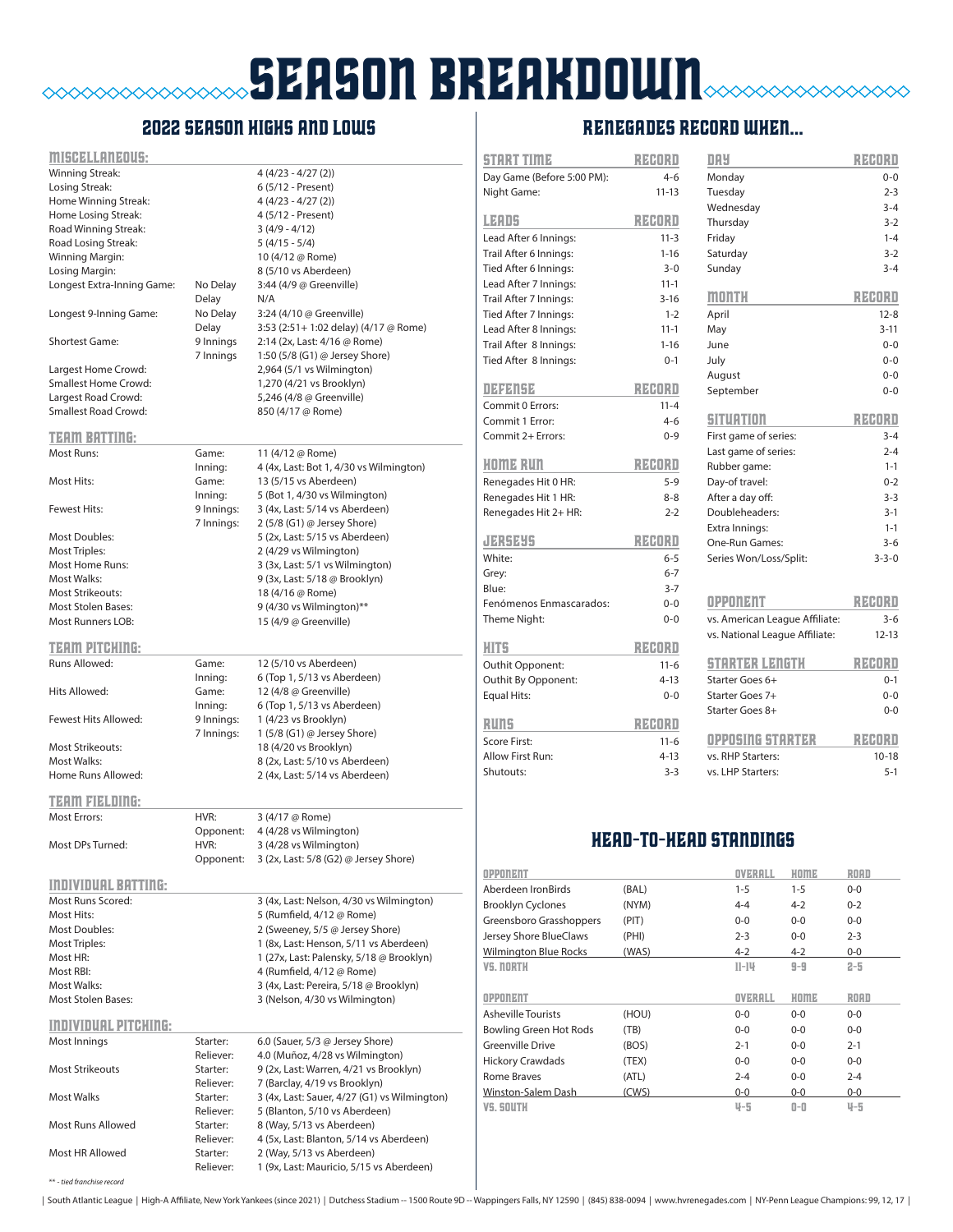# **BAY-BY-DAY RESULTS CONDITIONS IN THE SULTS**

|                | GM DATE/OPP. SCORE                             |                                  | WIN/LOSS/SAVE                                                                                                             | REG.               | <b>POS/GB</b>                     | RTT.           | <u>TIME</u>  |                            |                                                | GM DATE/OPP. SCORE WIN/LOSS/SAVE          | REG. | <b>POS/GB</b> | RTT. | <b>TIME</b> |
|----------------|------------------------------------------------|----------------------------------|---------------------------------------------------------------------------------------------------------------------------|--------------------|-----------------------------------|----------------|--------------|----------------------------|------------------------------------------------|-------------------------------------------|------|---------------|------|-------------|
| $\mathbf{1}$   | 4/8 @ GVL L 7-6                                |                                  | Roedahl (1-0)/Hutchison (0-1)/Scoggins (1) 0-1                                                                            |                    | t4th/-1.0                         | 5,246          | 3:10         |                            | 6/21 @ WS 7:00 p.m.                            |                                           |      |               |      |             |
| 2              |                                                |                                  | 4/9 @ GVL  W 8-6 (10) Mauricio (1-0)/Cellucci (0-1)/Blanton (1)                                                           | $1 - 1$            | t2nd/-1.0                         | 4,047          | 3:44         |                            | 6/22 @ WS 7:00 p.m.                            |                                           |      |               |      |             |
| 3              | 4/10 @ GVL W 9-4                               |                                  | Giacone (1-0)/Olds (0-1)                                                                                                  | $2 - 1$            | t2nd/-1.0                         | 4,763          | 3:24         |                            | 6/23 @ WS 7:00 p.m.                            |                                           |      |               |      |             |
| 4              | 4/12 @ ROM W 11-1                              |                                  | Barclay (1-0)/De Avila (0-1)/Alvarez (1)                                                                                  | $3 - 1$<br>$3 - 2$ | 2nd/-1.0<br>t2nd/-1.0             | 2,105          | 2:56         |                            | 6/24 @ WS 7:00 p.m.<br>6/25 @ WS 6:00 p.m.     |                                           |      |               |      |             |
| 5<br>6         | 4/13 @ ROM L 8-1<br>4/14 @ ROM W 8-2           |                                  | McSteen (2-0)/Abeyta (0-1)<br>Giacone (2-0)/Dodd (0-1)                                                                    | $4 - 2$            | $t1st/ + 1.5$                     | 1,555<br>1,020 | 2:51<br>2:59 |                            | 6/26 @ WS 1:00 p.m.                            |                                           |      |               |      |             |
| $\overline{7}$ | 4/15 @ ROM L 4-3                               |                                  | Van Buren (1-0)/Barclay (1-1)/Smith (2)                                                                                   | $4 - 3$            | t2nd/-1.0                         | 1,308          | 2:14         |                            | 6/28 vs BRK 7:05 p.m.                          |                                           |      |               |      |             |
| 8              | 4/16 @ ROM L 3-2                               |                                  | Gordon (1-1)/Warren (0-1)/Yeager (1)                                                                                      | $4 - 4$            | t3rd/-2.0                         | 1,698          | 2:14         |                            | 6/29 vs BRK 7:05 p.m.                          |                                           |      |               |      |             |
| 9              | 4/17 @ ROM L 7-3                               |                                  | Dum (1-0)/Castaño (0-1)                                                                                                   | $4 - 5$            | t4th/-2.0                         | 850            | 2:51         |                            | 6/30 vs BRK 7:05 p.m.                          |                                           |      |               |      |             |
| 10             | 4/19 vs BRK W 5-3                              |                                  | Barclay (2-1)/Clenney (1-1)/Coleman (1)                                                                                   | $5 - 5$            | t3rd/-2.0                         | 2,027          | 2:31         |                            | 7/1 vs BRK 7:05 p.m.                           |                                           |      |               |      |             |
| 11             | 4/20 vs BRK L 4-3<br>4/21 vs BRK W 5-1         |                                  | Courtney (1-0)/Alvarez (0-1)/R. Santos (1)<br>Warren (1-1)/J. Santos (0-2)                                                | $5 - 6$<br>6-6     | 4th/-3.0<br>t3rd/-3.0             | 1,553<br>1,270 | 3:03<br>2:20 | 7/3 vs BRK                 | 7/2 vs BRK 6:05 p.m.                           |                                           |      |               |      |             |
| 12             | 13 4/22 vs BRK L 6-4                           |                                  | Rojas (2-0)/Castaño (0-2                                                                                                  | $6 - 7$            | 4th/-4.0                          | 2,007          | 3:07         | $7/4$ @ JS                 | 6:05 p.m.<br>7:05 p.m.                         |                                           |      |               |      |             |
| 14             | 4/23 vs BRK W 2-0                              |                                  | Myatt (1-0)/Ocampo (0-2)/Coleman (2)                                                                                      | $7 - 7$            | 4th/-3.0                          | 2,121          | 2:17         | $7/6$ @ JS                 | 11:05 a.m.                                     |                                           |      |               |      |             |
|                | 15 4/24 vs BRK W 3-0                           |                                  | Hutchison (1-1)/Acosta (0-2)/Mauricio (1) 8-7                                                                             |                    | t2nd/-2.0                         | 2,311          | 2:35         | 7/7 @ JS                   | 7:05 p.m.                                      |                                           |      |               |      |             |
|                | 4/26 vs WIL                                    |                                  | Postponed (Inclement weather), to be made up as part of a DH 4/27                                                         |                    |                                   |                |              | 7/8 @ JS                   | 7:05 p.m.                                      |                                           |      |               |      |             |
| 16             | 4/27 vs WIL (1) W 5-3                          |                                  | Díaz (1-0)/Chu (0-2)/Coleman (3)                                                                                          | $9 - 7$            |                                   |                | 2:21         | $7/9$ @ JS                 | 7:05 p.m.                                      |                                           |      |               |      |             |
| 17<br>18       | 4/27 vs WIL (2) W 3-2<br>4/28 vs WIL L 2-0     |                                  | Giacone (3-0)/Cuevas (0-2)/Hutchison (1)<br>Kirian (1-0)/Barclay (2-2)/Brzykcy (2)                                        | $10-7$<br>$10 - 8$ | $2nd/-2.0$<br>$2nd/-3.0$          | 1,315<br>1,288 | 2:03<br>2:28 | $7/10 @$ JS                | 1:05 p.m.<br>7/12 vs GVL 6:05 p.m.             |                                           |      |               |      |             |
| 19             | 4/29 vs WIL W 9-2                              |                                  | Way (1-0)/Cate (1-1)                                                                                                      | $11 - 8$           | 2nd/-3.0                          | 2,279          | 2:45         |                            | 7/13 vs GVL 11:05 a.m.                         |                                           |      |               |      |             |
| 20             | 4/30 vs WIL W 7-6                              |                                  | Díaz (2-0)/Schlabach (0-1)                                                                                                | 12-8               | $2nd/-3.0$                        | 2,129          | 3:03         |                            | 7/14 vs GVL 7:05 p.m.                          |                                           |      |               |      |             |
| 21             | 5/1 vs WIL                                     | $L8-6$                           | Willingham (1-1)/Ruegger (0-1)/Brzykcy (3) 12-9                                                                           |                    | 2nd/-3.5                          | 2,964          | 3:01         |                            | 7/15 vs GVL 7:05 p.m.                          |                                           |      |               |      |             |
| 22             | 5/3 @ JS                                       | $L$ 5-3                          | Lindow (1-0)/Sauer (0-1)/Ruffcorn (4)                                                                                     |                    | 12-10 2nd/-4.5                    | 1,663          | 2:29         |                            | 7/16 vs GVL 6:05 p.m.                          |                                           |      |               |      |             |
| 23             | 5/4 @ JS                                       | $L$ 5-0                          | Vargas (1-0)/Warren (1-2)                                                                                                 |                    | 12-11 t2nd/-4.5                   | 2,355<br>5,060 | 2:21<br>2:40 |                            | 7/17 vs GVL 2:05 p.m.                          |                                           |      |               |      |             |
|                | 24 $5/5 @ JS$<br>$5/6$ @ JS                    | W 7-4                            | Muñoz (1-0)/Woodward (2-2)/Coleman (4) 13-11 2nd/-4.5<br>Postponed (inclement weather), to be made up as part of a DH 5/8 |                    |                                   |                |              |                            | 7/22 @ WIL 6:35 p.m.                           | MINOR LEAGUE ALL-STAR BREAK (7/18 - 7/21) |      |               |      |             |
|                | $5/7$ @ JS                                     |                                  | Postponed (inclement weather), to be made up as part of a DH 6/8                                                          |                    |                                   |                |              |                            | 7/23 @ WIL 6:35 p.m.                           |                                           |      |               |      |             |
|                | 25 5/8 @ JS (1) W 2-0                          |                                  | Barclay (3-2)/Brown (0-2)/Myatt (1)                                                                                       | $14 - 11$          |                                   |                | 1:50         |                            | 7/24 @ WIL 1:05 p.m.                           |                                           |      |               |      |             |
|                | 26 5/8 @ JS (2) L 4-0                          |                                  | Armenta (1-0)/Castaño (0-3)                                                                                               |                    | 14-12 2nd/-5.5                    | 1,456          | 2:01         |                            | 7/26 vs BRK 7:05 p.m.                          |                                           |      |               |      |             |
| 27             | 5/10 vs ABD L 12-4                             |                                  | Feliz (3-0)/Abeyta (0-2)/Prizina (1)                                                                                      |                    | 14-13 t2nd/-6.5                   | 1,694          | 2:51         |                            | 7/27 vs BRK 7:05 p.m.                          |                                           |      |               |      |             |
| 28             | 5/11 vs ABD W 6-5                              |                                  | Mauricio (2-0)/N. Roth (0-1)<br>Armbruester (1-0)/Muñoz (1-1)/Lyons (1)                                                   |                    | 15-13 2nd/-5.5                    | 1,580          | 2:43<br>2:22 |                            | 7/28 vs BRK 7:05 p.m.                          |                                           |      |               |      |             |
| 29<br>30       | 5/12 vs ABD L 7-2<br>5/13 vs ABD L 8-3         |                                  | Gillispie (3-1)/Way (1-1)                                                                                                 |                    | 15-14 2nd/-6.5<br>15-15 t2nd/-7.5 | 1,579<br>2,266 | 2:31         |                            | 7/29 vs BRK 7:05 p.m.<br>7/30 vs BRK 6:05 p.m. |                                           |      |               |      |             |
| 31             |                                                |                                  | 5/14 vs ABD L 7-3 (11) McGinness (1-0)/Blanton (0-1)/Moore (3)                                                            |                    | 15-16 3rd/-8.5                    | 2,568          | 3:13         |                            | 7/31 vs BRK 2:05 p.m.                          |                                           |      |               |      |             |
| 32             | 5/15 vs ABD L 3-2                              |                                  | N. Roth (1-1)/Díaz (2-1)/Prizina (2)                                                                                      |                    | 15-17 3rd/-9.5                    | 2,120          | 2:47         | $8/2$ @ JS                 | 6:05 p.m.                                      |                                           |      |               |      |             |
| 33             | 5/17 @ BRK L 5-3                               |                                  | Morris (1-1)/Abeyta (0-3)/Parsons (1)                                                                                     |                    | 15-18 3rd/-10.5                   | 1,411          | 2:19         | $8/3$ @ JS                 | 11:05 a.m.                                     |                                           |      |               |      |             |
|                | 34 5/18 @ BRK L 5-4                            |                                  | Tavarez (1-0)/Warren (1-3)/Courtney (4)                                                                                   |                    | 15-19 t4th/-10.5                  | 2,743          | 2:42         | $8/4$ @ JS                 | 7:05 p.m.                                      |                                           |      |               |      |             |
|                | 5/19 @ BRK 7:00 p.m.<br>5/20 @ BRK 7:00 p.m.   |                                  |                                                                                                                           |                    |                                   |                |              | $8/5$ @ JS<br>$8/6$ @ JS   | 7:05 p.m.<br>7:05 p.m.                         |                                           |      |               |      |             |
|                | 5/21 @ BRK 6:00 p.m.                           |                                  |                                                                                                                           |                    |                                   |                |              | $8/7$ @ JS                 | 1:05 p.m.                                      |                                           |      |               |      |             |
|                | 5/22 @ BRK 2:00 p.m.                           |                                  |                                                                                                                           |                    |                                   |                |              |                            | 8/9 vs ABD 7:05 p.m.                           |                                           |      |               |      |             |
|                | 5/24 vs ROM 6:05 p.m.                          |                                  |                                                                                                                           |                    |                                   |                |              |                            | 8/10 vs ABD 7:05 p.m.                          |                                           |      |               |      |             |
|                | 5/25 vs ROM 11:05 a.m.                         |                                  |                                                                                                                           |                    |                                   |                |              |                            | 8/11 vs ABD 7:05 p.m.                          |                                           |      |               |      |             |
|                | 5/26 vs ROM 7:05 p.m.<br>5/27 vs ROM 7:05 p.m. |                                  |                                                                                                                           |                    |                                   |                |              |                            | 8/12 vs ABD 7:05 p.m.<br>8/13 vs ABD 6:05 p.m. |                                           |      |               |      |             |
|                | 5/28 vs ROM 6:05 p.m.                          |                                  |                                                                                                                           |                    |                                   |                |              |                            | 8/14 vs ABD 2:05 p.m.                          |                                           |      |               |      |             |
|                | 5/29 vs ROM 2:05 p.m.                          |                                  |                                                                                                                           |                    |                                   |                |              |                            | 8/16 @ BRK 7:00 p.m.                           |                                           |      |               |      |             |
|                | 5/31 @ ABD 7:05 p.m.                           |                                  |                                                                                                                           |                    |                                   |                |              |                            | 8/17 @ BRK 7:00 p.m.                           |                                           |      |               |      |             |
|                | 6/1 @ ABD 7:05 p.m.                            |                                  |                                                                                                                           |                    |                                   |                |              |                            | 8/18 @ BRK 7:00 p.m.                           |                                           |      |               |      |             |
|                | 6/2 @ ABD 7:05 p.m.<br>6/3 @ ABD 7:05 p.m.     |                                  |                                                                                                                           |                    |                                   |                |              |                            | 8/19 @ BRK 7:00 p.m.<br>8/20 @ BRK 6:00 p.m.   |                                           |      |               |      |             |
|                | 6/4 @ ABD 6:05 p.m.                            |                                  |                                                                                                                           |                    |                                   |                |              |                            | 8/21 @ BRK 2:00 p.m.                           |                                           |      |               |      |             |
|                | 6/5 @ ABD 2:05 p.m.                            |                                  |                                                                                                                           |                    |                                   |                |              |                            | 8/23 vs HIC 7:05 p.m.                          |                                           |      |               |      |             |
|                | $6/7$ vs JS                                    | 7:05 p.m.                        |                                                                                                                           |                    |                                   |                |              |                            | 8/24 vs HIC 7:05 p.m.                          |                                           |      |               |      |             |
|                | 6/8 vs JS (1) 4:35 p.m.                        |                                  |                                                                                                                           |                    |                                   |                |              |                            | 8/25 vs HIC 7:05 p.m.                          |                                           |      |               |      |             |
|                | $6/8$ vs JS $(2)$<br>$6/9$ vs JS               | 7:05 p.m.                        |                                                                                                                           |                    |                                   |                |              |                            | 8/26 vs HIC 7:05 p.m.<br>8/27 vs HIC 6:05 p.m. |                                           |      |               |      |             |
|                | 6/10 vs JS 7:05 p.m.                           |                                  |                                                                                                                           |                    |                                   |                |              |                            | 8/28 vs HIC 2:05 p.m.                          |                                           |      |               |      |             |
|                | 6/11 vs JS 6:05 p.m.                           |                                  |                                                                                                                           |                    |                                   |                |              | 8/30 vs JS                 | 7:05 p.m.                                      |                                           |      |               |      |             |
|                | 6/12 vs JS 2:05 p.m.                           |                                  |                                                                                                                           |                    |                                   |                |              | 8/31 vs JS                 | 7:05 p.m.                                      |                                           |      |               |      |             |
|                | 6/14 @ GBO 6:30 p.m.                           |                                  |                                                                                                                           |                    |                                   |                |              | $9/1$ vs JS                | 7:05 p.m.                                      |                                           |      |               |      |             |
|                | 6/15 @ GBO 6:30 p.m.<br>6/16 @ GBO 6:30 p.m.   |                                  |                                                                                                                           |                    |                                   |                |              | $9/2$ vs JS<br>$9/3$ vs JS | 7:05 p.m.<br>6:05 p.m.                         |                                           |      |               |      |             |
|                | 6/17 @ GBO 6:30 p.m.                           |                                  |                                                                                                                           |                    |                                   |                |              | $9/4$ vs JS                | 2:05 p.m.                                      |                                           |      |               |      |             |
|                | 6/18 @ GBO 6:30 p.m.                           |                                  |                                                                                                                           |                    |                                   |                |              | 9/6 @ WIL                  | 6:35 p.m.                                      |                                           |      |               |      |             |
|                | 6/19 @ GBO 2:00 p.m                            |                                  |                                                                                                                           |                    |                                   |                |              |                            | 9/7 @ WIL 6:35 p.m.                            |                                           |      |               |      |             |
|                |                                                |                                  |                                                                                                                           |                    |                                   |                |              |                            | 9/8 @ WIL 6:35 p.m.                            |                                           |      |               |      |             |
|                |                                                |                                  | 2022 HV RENEGADES MONTH-BY-MONTH<br>W−L<br>ERA<br>RVG/OBP/SLG                                                             |                    | HR                                |                |              |                            | 9/9 @ WIL 6:35 p.m.<br>9/10 @ WIL 6:35 p.m.    |                                           |      |               |      |             |
|                |                                                | <b>APRIL</b>                     | $12 - 8$<br>3.24<br>.240/.338/.374                                                                                        |                    | 14                                |                |              |                            | 9/11 @ WIL 1:05 p.m.                           |                                           |      |               |      |             |
|                |                                                | MAY                              | $3 - 11$<br>5.07<br>.205/.316/.352                                                                                        |                    | 13                                |                |              |                            |                                                |                                           |      |               |      |             |
|                |                                                | <b>JUNE</b><br><b>FIRST HALF</b> | 15-19<br>3.99<br>.226/.329/.365                                                                                           |                    | 27                                |                |              |                            |                                                |                                           |      |               |      |             |
|                |                                                | <b>JULY</b>                      |                                                                                                                           |                    |                                   |                |              |                            |                                                |                                           |      |               |      |             |
|                |                                                | AUG.<br>SEPT.                    |                                                                                                                           |                    |                                   |                |              |                            |                                                |                                           |      |               |      |             |
|                |                                                |                                  | <b>SECOND HALF</b>                                                                                                        |                    |                                   |                |              |                            |                                                |                                           |      |               |      |             |

**TOTAL 15-19 3.99 .226/.329/.365 27**